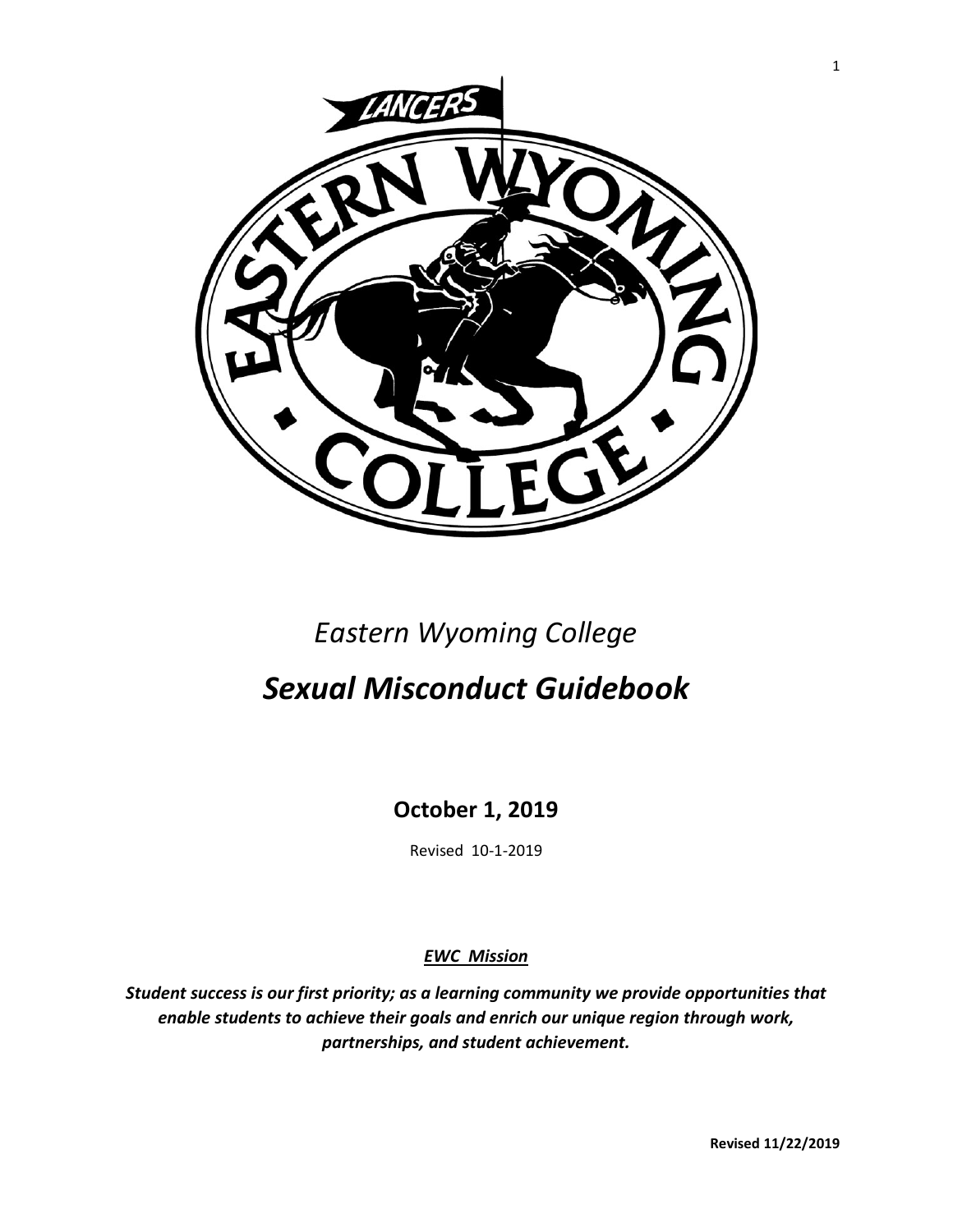# **Sexual Misconduct Guidebook**

# **Table of Contents**

| I.    | Definitions                                                 | Pg <sub>2</sub> |
|-------|-------------------------------------------------------------|-----------------|
| Ш.    | Reporting                                                   | Pg 5            |
| III.  | Investigation and Disciplinary Action                       | Pg 11           |
| IV.   | <b>Education and Training</b>                               | Pg 21           |
| V.    | <b>Title IX Coordinator</b>                                 | Pg 22           |
| VI.   | <b>EWC Title IX Resources</b>                               | Pg 24           |
| VII.  | Statement of the Rights of the Parties                      | Pg 25           |
| VIII. | Disabilities Accommodation in the Equity Resolution Process | Pg 29           |
| IX.   | Resources                                                   | Pg 29           |
|       | App A Title IX Mandatory Reporters                          | Pg 30           |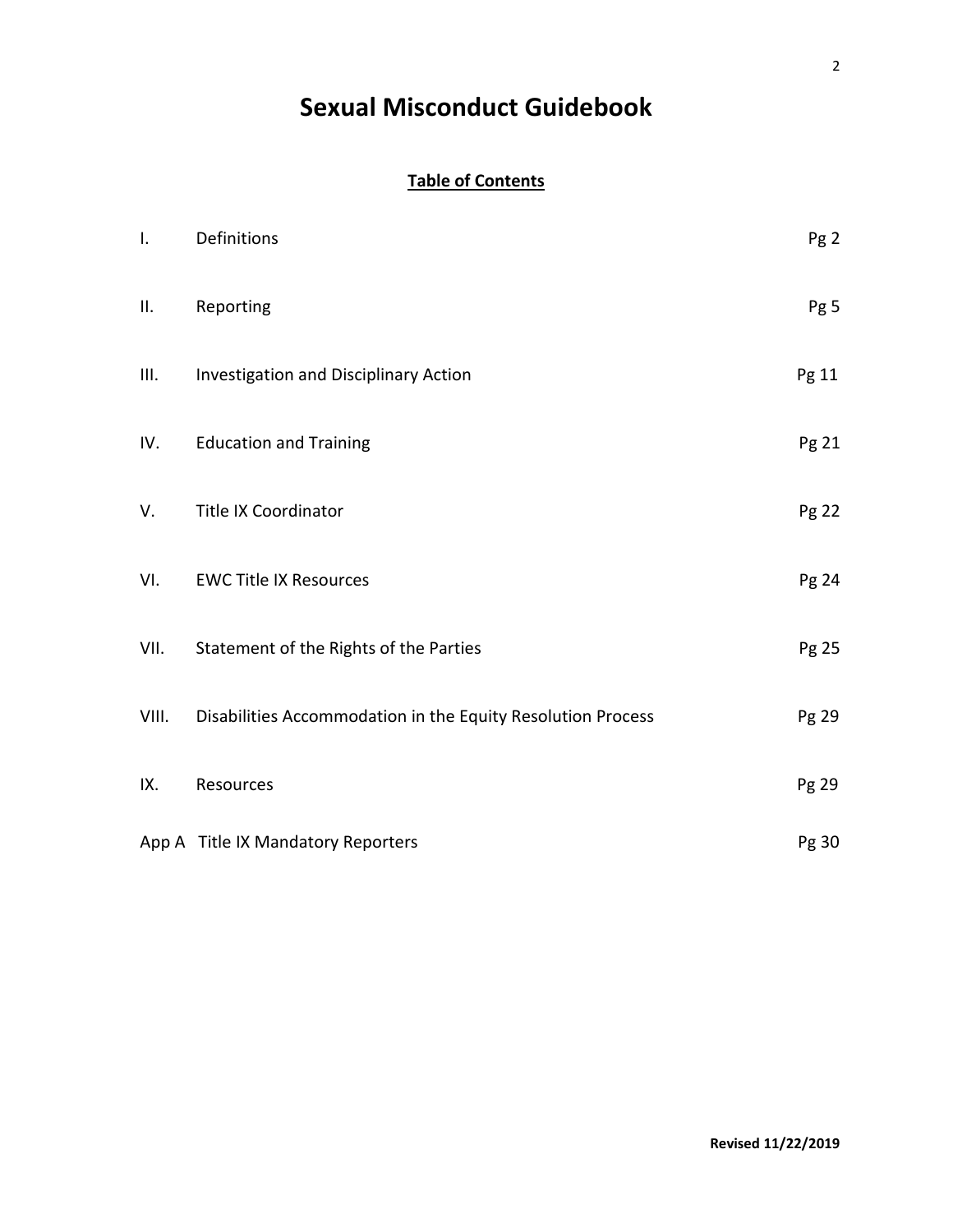# **Sexual Misconduct Guidebook**

Eastern Wyoming College (College) is committed to providing students, staff and visitors an environment free from any form of sexual misconduct and considers such actions to be inconsistent with the College's mission to which tolerance and respect are central.

The sexual orientation and/or gender identity of individuals engaging in sexual activity is not relevant to implementation of the procedures outlined in this Guidebook. **If an incident occurs, individuals who may be victims of Sexual Misconduct should first get to a place of safety.** Student Services strongly advocates that Sexual Misconduct victims report incidents in a timely manner.

The following is a list of available EWC Title IX Counseling Assistance resources.

| <b>Counseling Assistance</b>                      |                                                                 |
|---------------------------------------------------|-----------------------------------------------------------------|
| <b>EWC Disability Services</b>                    | (307) 532-8221 (Office)                                         |
| <b>PEAK Wellness</b>                              | (307) 532-4091 (24-hour Hotline)                                |
| <b>Converse County Coalition Against Violence</b> | (307) 358-4800 (24-hour Crisis Line)<br>(307) 358-6148 (Office) |

Goshen County Task Force on Family Violence & Sexual Assault (307) 532-2118

# **I. Definitions**

- **A. College Community**. Faculty, staff, students, contractors, guests and visitors of Eastern Wyoming College.
- **B. Consent.** Knowing, voluntary and clear permission communicated either by words or action, to participate in mutually agreed upon sexual activity or behavior.
	- 1. Since individuals may experience the same interaction in different ways, it is the responsibility of each party to make certain that the other has consented before engaging in sexual activity.
	- 2. A person may withdraw consent at any time during sexual activity by expressing in words or actions that he or she no longer wants the act to continue, and, if that happens, the other person must stop immediately. Continued pressure can be coercive and is also a violation of this policy and the laws of the State of Wyoming.
		- a. Coercion is defined as unreasonable pressure for sexual activity. Coercive behavior differs from seductive behavior based on the type of pressure someone uses to get consent from another. When someone makes clear they do not want to engage in particular sexual activity or behavior, they want the activity to stop, or they do not want to go past a certain point of sexual interaction, continued pressure beyond that point can be coercive.
	- 3. Silence or the absence of resistance is not consent and protest is clear non-consent.
	- 4. Past consent does not imply future consent.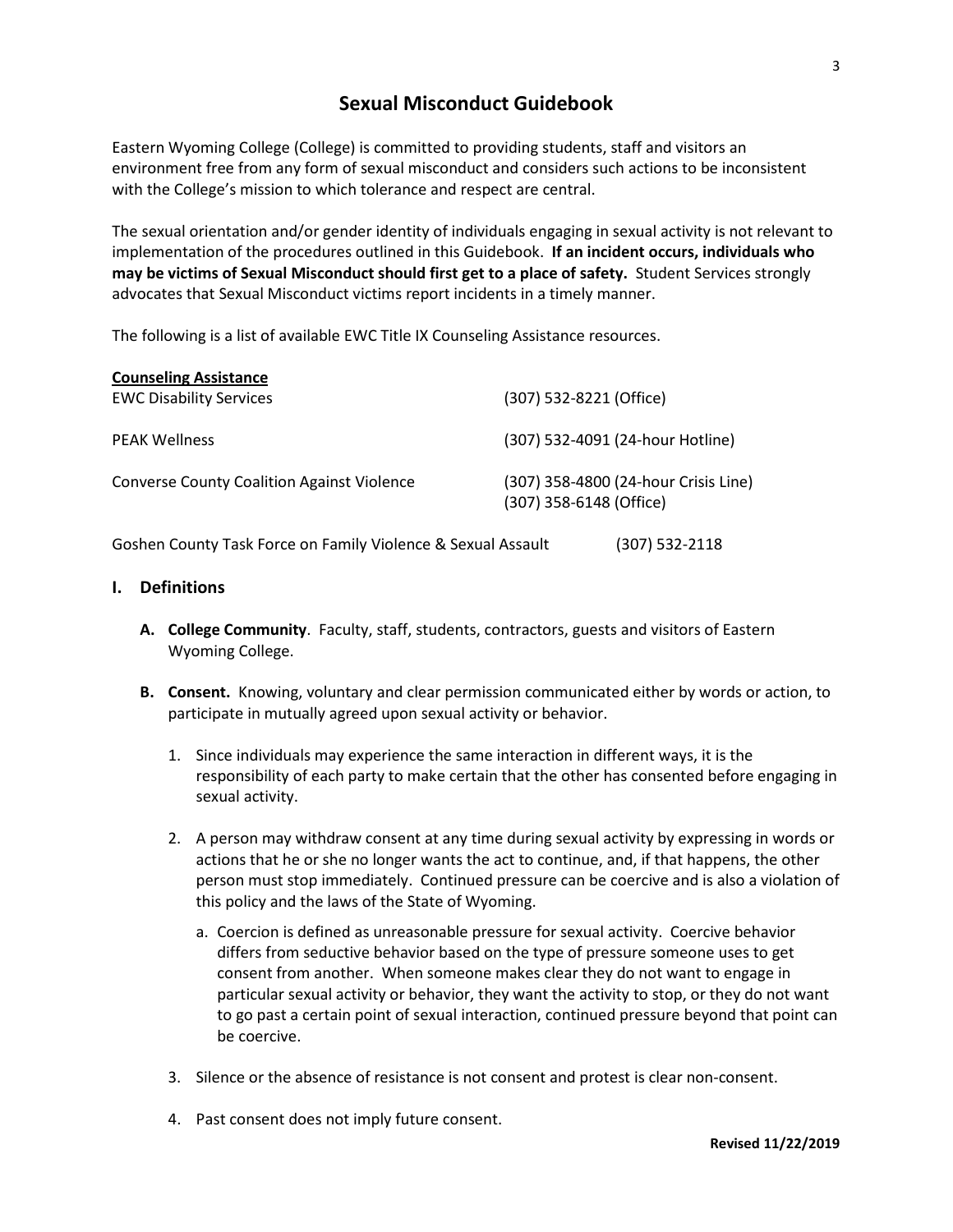- 5. Consent to some sexual contact (such as kissing or fondling) cannot be presumed to be consent for other sexual activity (such as intercourse).
- 6. A current or previous dating relationship is not sufficient to constitute consent.
- 7. The following persons are unable to give consent:
	- a. Persons who are asleep or unconscious.
	- b. Persons who are known to be or should be known to be incapacitated, including by sleep, drugs, alcohol or medication. It is not an excuse that the accused party was under the influence of alcohol and/or drugs, and did not realize the incapacity of the other party.
	- c. Persons who are unable to communicate consent due to a mental or physical condition that prevents the person from having the capacity to consent.
	- d. Persons who are under the legal age of consent.
- **C. Domestic Violence.** Occurs when a member of an individual's household does any of the following things to them: 1) Physically abuses them; 2) Threatens physical abuse to them; 3) Attempts to cause or causes physical harm or acts which unreasonably restrains the family member's personal liberty (i.e. forcibly holds them down); 4) Puts a family member in fear of immediate physical harm; 5) Makes a family member feel reasonably afraid that she/he is going to physically hurt the family member in the near future; or 6) Makes the family member have sex or engage in sexual activity by force, threat of force or duress (pressure or coercion).
- **D. Hostile Environment Sexual Harassment.** Unwelcome conduct that is sex or gender-based or of a sexual nature that is sufficiently severe or persistent/pervasive and objectively offensive that it affects an individual's ability to participate in or benefit from an education program or activity, or creates an intimidating, threatening or abusive educational environment.
- **E. Incapacitation.** Incapacitation is a state of consciousness where someone cannot make rational, reasonable decisions because they lack the capacity to give knowing consent (e.g., to understand the "who, what, when, where, why or how" of their sexual interaction).
- **F. Intimate/Interpersonal Partner Violence.** Physical violence (including fights), sexual violence, stalking, and psychological or emotional aggression or abuse by a current or former intimate partner. The violence can also occur within a dating, co-worker, friend, or co-habitation relationship. An intimate partner is a person with whom one has a close personal relationship that can be characterized by: emotional connectedness, regular contact, identity as a couple, ongoing physical contact and/or sexual behavior, or familiarity and knowledge about each other's lives. Contact can occur in person or electronically and might occur between a current or former partner.
- **G. Intimidation.** Overt or implied threats that would cause a reasonable person to fear that he/she is in danger of injury or harm.
- **H. Nonconsensual Sexual Contact.** Any intentional sexual contact, however slight, by one person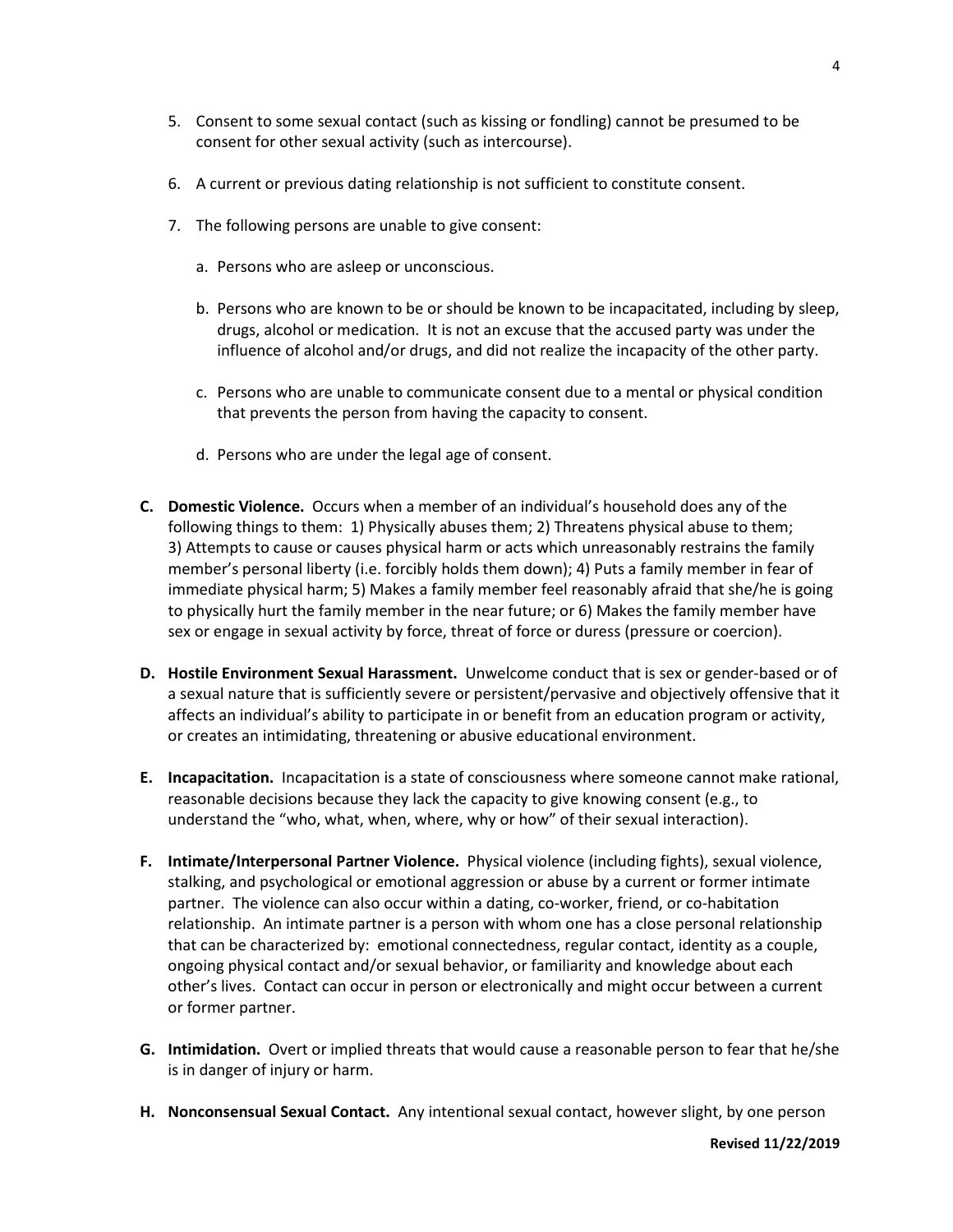upon another person, that is without consent and/or by force.

Sexual contact includes, but is not limited to, intentional contact with breasts, buttocks, groin, genitals, mouth or other bodily orifice of another individual, or any other bodily contact in a sexual manner; or making another person touch you or themselves with or on any of these body parts.

- **I. Nonconsensual Sexual Intercourse.** Any sexual penetration or intercourse (anal, oral or vaginal), however slight, with any object, by a person upon another person, that is without consent and/or by force. Sexual intercourse includes, but is not limited to, vaginal or anal penetration by a penis, tongue, finger or object, or oral copulation (mouth to genital contact or genital to mouth contact), no matter how slight the penetration or contact.
- **J. Reporting Party.** The person impacted by discrimination who brings or initiates an allegation under this policy or on whose behalf such an allegation is brought.
- **K. Responding Party.** The party against whom a complaint is brought or initiated.
- **L. Retaliation.** An adverse action made against any individual who participates as an actual or potential party, witness or representative relating to a report under this Policy, because of their actual or potential role. Retaliation includes but is not limited to, intimidation, threats and menacing behavior, coercion or discriminatory acts. A claim of retaliation will be investigated immediately and addressed as a separate offense, though it may be resolved in the same process as any underlying offenses, wherever possible.
- **M. Sexual Exploitation.** An act attempted or committed by a person for sexual gratification, financial gain or other advancement through the abuse or exploitation of another person's sexuality. Examples include, but are not limited to: non-consensual observation or photographing of individuals who are undressing or engaging in sexual acts; non-consensual use of electronic or other devices to make an audio or video record of sexual activity; prostituting another person; allowing others to observe a personal consensual sexual act without the prior knowledge and consent of all involved parties; and, knowingly exposing an individual to a sexually transmitted infection without his or her knowledge.
- **N. Sexual Harassment.** Unwelcome sexual, or sex or gender-based conduct that may include sexual advances, requests for sexual favors, sexually motivated physical conduct or other unwelcome verbal or physical conduct or communication of a sexual nature.
- **O. Sexual Misconduct.** Sexual misconduct incorporates a range of behaviors including the offenses of intimate partner violence, hostile environment sexual harassment, non-consensual sexual contact, non-consensual sexual intercourse, sexual exploitation, stalking and any other conduct of a sexual nature or on the basis of sex/gender that is discriminatory.
- **P. Stalking.** Engaging in a course of conduct directed at a specific person that would cause a reasonable person to fear for the person's safety or the safety of others.
- **Q. Statutory Sexual Violence.** Sexual intercourse with a person who is under the statutory age of consent.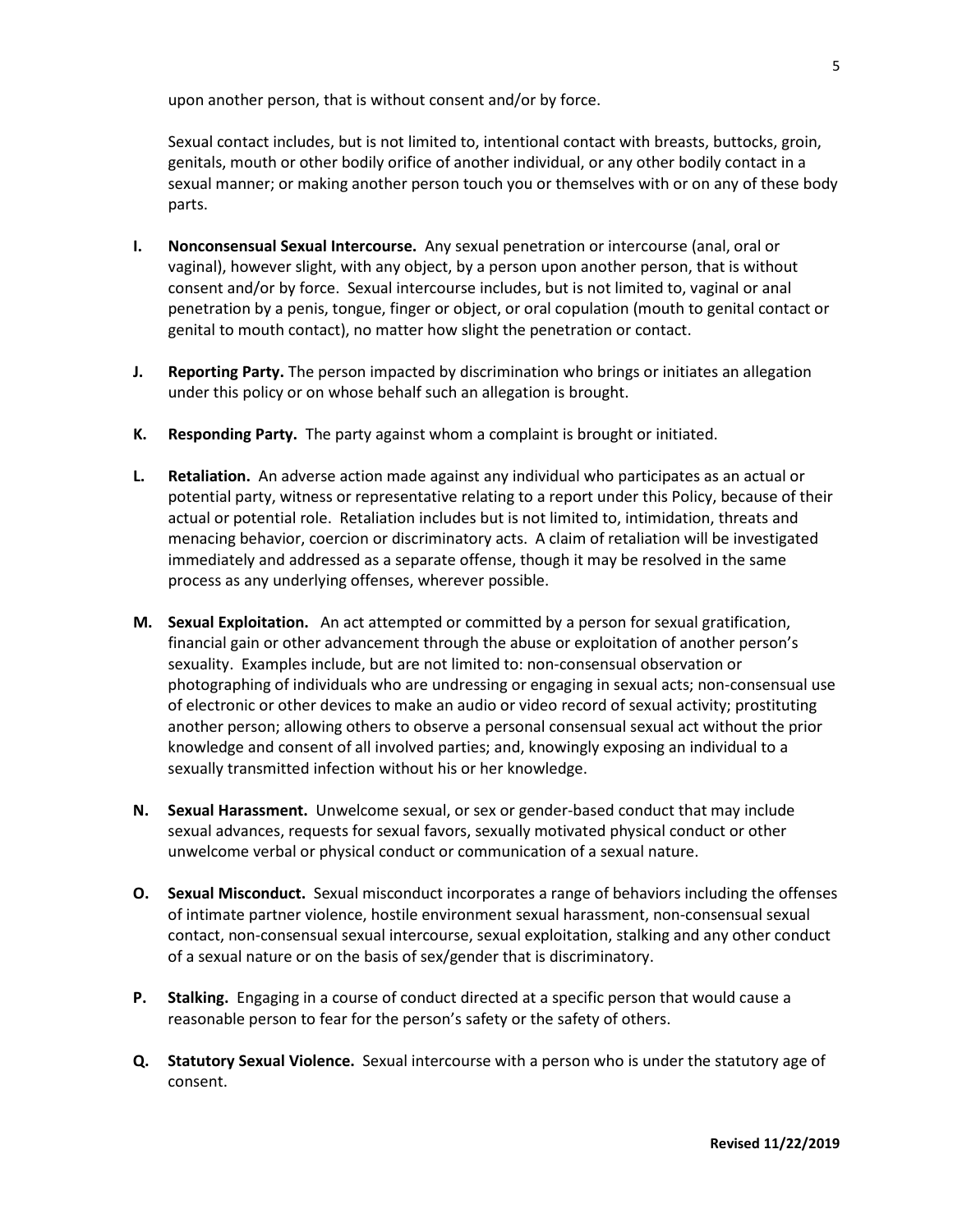# **II. Reporting**

#### **A. Reporting Options**

Impacted parties, including third parties, have a number of options for reporting sexual misconduct incidents on and off-campus. These options, more fully explained below, include: 1) Reporting at the EWC Main Campus; 2) Reporting at the EWC Douglas Campus; 3) Notifying law enforcement (e.g. Police or Sheriff) with or without assistance by College campus authorities; 4) Decline to inform law enforcement and EWC but report to a confidential resource (see details below). Options 1-3 will generally result in a review and inquiry, and may result in an investigation by the College administration.

Individuals should be aware of confidentiality and reporting requirements (as described in the following) when discussing their concerns.

# 1. **Reporting at the College Main Campus**

#### **a. Vice President for Student Services**

Any impacted person who wishes to have an allegation reviewed and investigated by College administration should contact the Vice President for Student Services located at the Student Services Office/Activities Center Room 209 on the EWC campus. The telephone number is (307) 532-8257; e-mail is roger.humphrey@ewc.wy.edu

#### **b. EWC Campus Resource Officer**

Any impacted person who wishes to have to have misconduct handled as a criminal matter but prefers not to report directly to local law enforcement may contact the EWC Campus Resource Officer at Tebbet Room 266. The telephone number is (307) 532- 8343; e-mail is sandra.schultz@ewc.wy.edu

The EWC Campus Resource Officer is a member of the Torrington Police Department, working in support of the College, pursuant to a Memorandum of Understanding. The EWC Campus Resource Officer works on behalf of and under the auspices of the Torrington Police Department, and not the College.

# **c. Residence Life Staff**

Any impacted party may report to the Residence Life Director, Coordinator, or a Resident Assistant. Such reports will be forwarded to the Vice President for Student Services.

#### 2. **Reporting at the Douglas Campus**

Any impacted party may report to the following:

**a. Vice President for Douglas Campus** Phone: (307) 624-7010 Address: 800 South Wind River Drive, Douglas, WY 82633 E-Mail: margaret.farley@ewc.wy.edu

# **b. Douglas Police Department** (Law Enforcement) Phone: Non-emergency Dispatch: (307) 358-3311 Address: 101 N. 4<sup>th</sup> St., Douglas, WY 82633 Website: cityofdouglas.org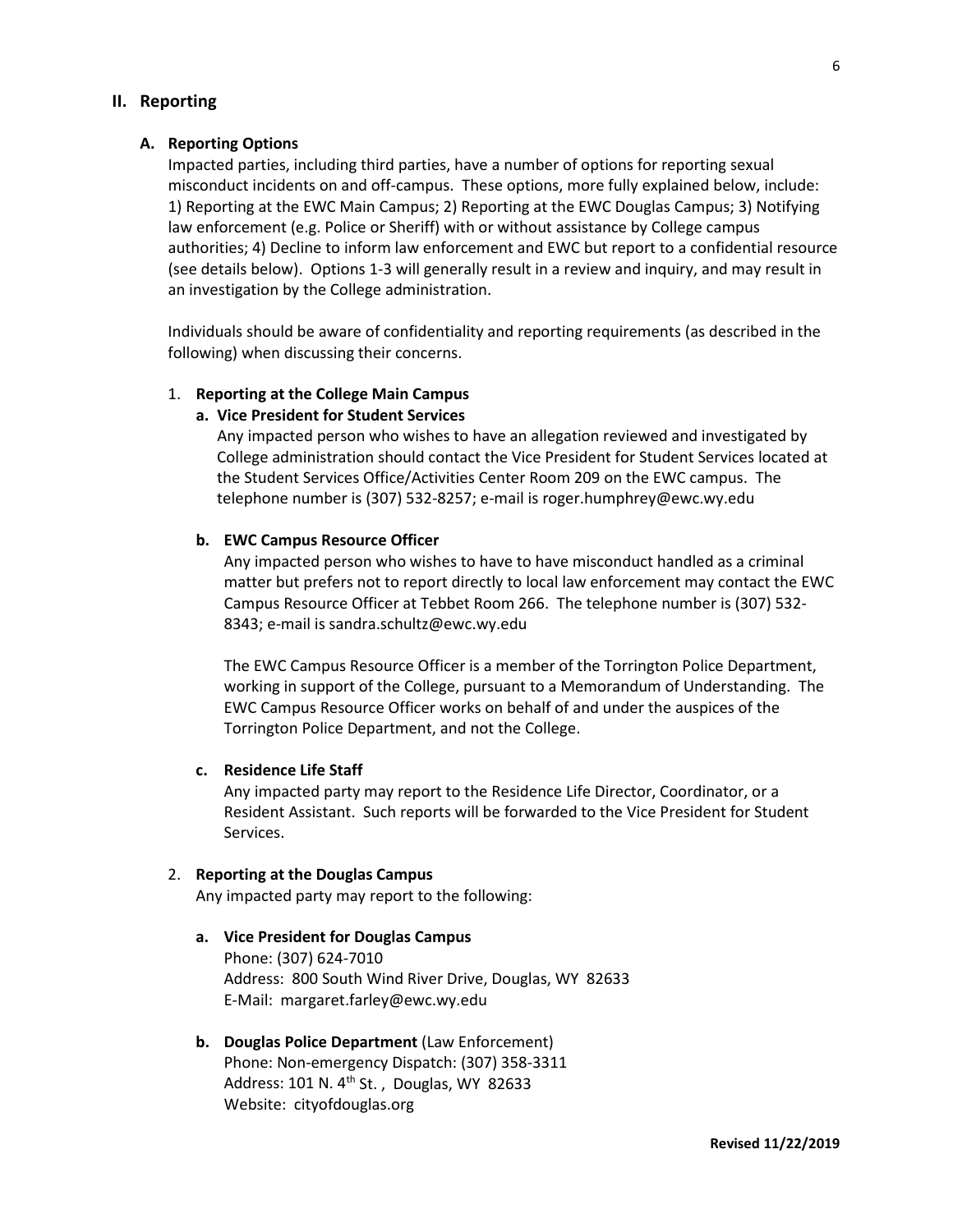**c. Converse County Sheriff Department** (Law Enforcement) Phone: Non-emergency Dispatch: (307) 358-4700 Address: 107 N. 5<sup>th</sup> St., Douglas, WY 82633 Website: conversesheriff.info

#### 3. **Reporting to Law Enforcement**

In addition to reporting incidents to the College, impacted parties are strongly encouraged to report the incident to law enforcement. The EWC Campus Resource Officer and/or Vice President for Student Services is available to assist students wishing to report to law enforcement, whether anonymously or not.

There are three law enforcement agencies in Goshen County:

**a. Torrington Police Department** Phone: Non-emergency Dispatch: (307) 532-7001 Address: 436 E 22<sup>nd</sup> Ave., Torrington, WY 82240 Website: [torringtonpolice.org](http://www.torringtonpolice.org/)

#### **b. Goshen County Sheriff**

Phone: Non-emergency Dispatch: (307) 532-4026 Address: 2120 E B St. , Torrington, WY 82240 Website[: goshensheriff.org](http://www.goshensheriff.org/)

### **c. Wyoming State Highway Patrol**

Phone: Non-emergency Dispatch: (307) 777-4321 Address: 5300 Bishop Blvd. , Cheyenne, WY 82009 Website[: whp.dot.state.wy.us/home.html](http://www.whp.dot.state.wy.us/home.html)

#### 4. **Reporting to Confidential Resources**

 EWC and the local community offer a number of confidential resources for individuals who are unsure whether to report misconduct or who seek counseling or other emotional support without making a report to the College. Conversations with these resources are kept strictly confidential and will not be shared without explicit permission. Local clergy and chaplains, and individuals who are acting in those official capacities, are also confidential resources and may be used for counseling, advice, and reporting of misconduct incidents.

 **a. Confidential Resources On-Campus** (Main & Douglas Campus) EWC Disability Services, 307-532-8221

# **b. Confidential Resources Off-Campus**

#### **Main Campus**/Torrington

Peak Wellness Professional Counselors, 307-532-4091 (24-hour Hotline) Goshen County Task Force on Family Violence & Sexual Assault, 307-532-2118 Physicians / Banner Health Community Hospital, 307-532-4181

#### **Douglas Campus**

Converse County Coalition Against Violence, 307-358-4800 (24-hour Crisis Line) 307-358-6148 (Office) Specialty Counseling & Consulting, 307-717-0002 Memorial Hospital of Converse County, 307-358-2122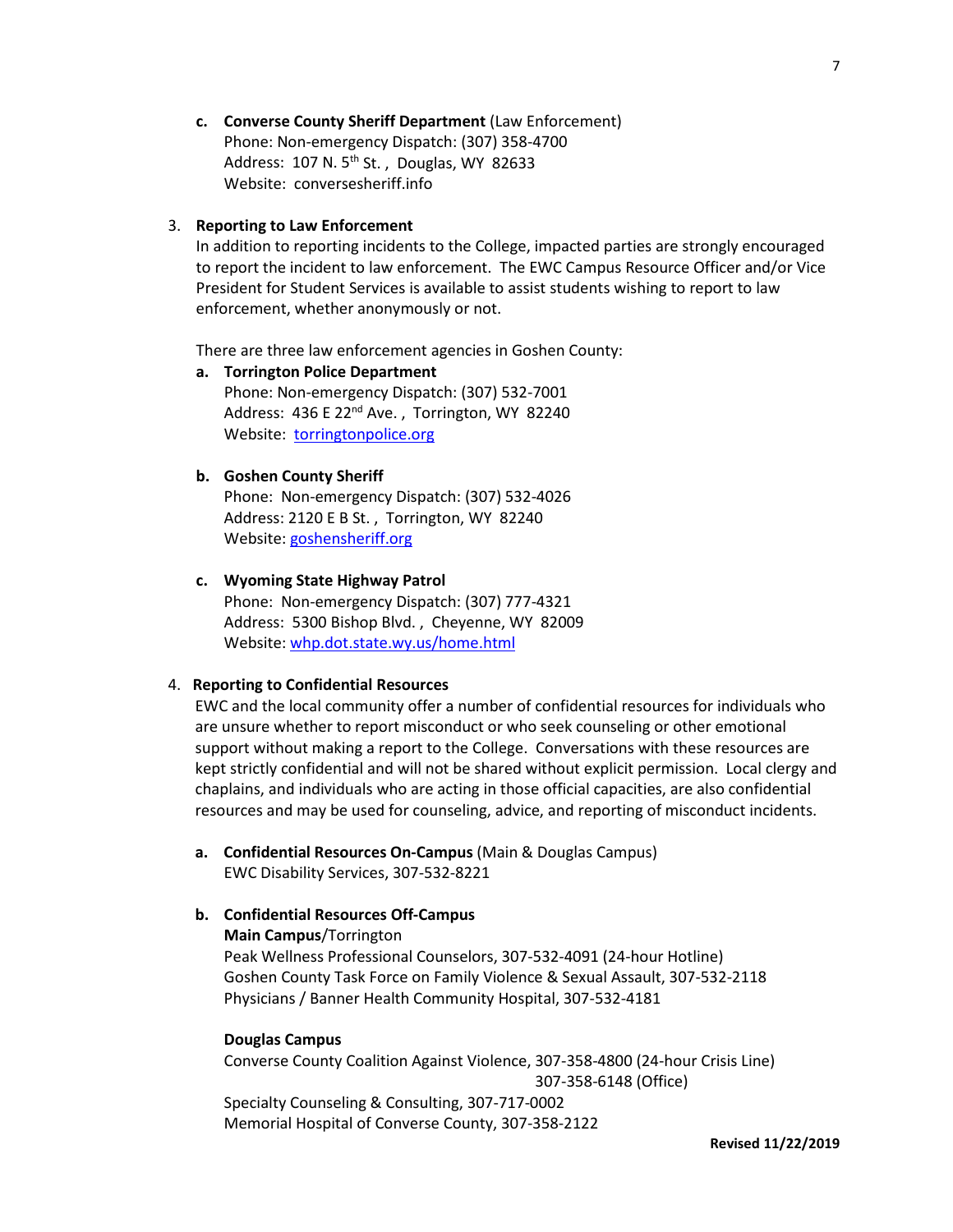# **B. Reporting Obligations and Confidentiality**

#### **1. To Report Confidentially**

Any report of sexual misconduct to mental health counselors (or other mental health counselors, medical professionals, victim advocates or rape crisis resources, or clergy members) is confidential by law and will not be reported to the Title IX Coordinator or other entities unless the reporting party requests, or there is concern for the immediate health and safety of any individual or when a minor is involved in an incident of abuse. Information about an incident of sexual violence, intimate partner violence or stalking does not automatically meet the threshold of "immediate health and safety."

# **2. Reporting to Other College Employees**

Aside from the exceptions listed in this document, individuals should assume that information about an incident shared with a College employee will be reported to the Vice President for Student Services (VPSS). While the College will treat information it has received with appropriate sensitivity, the College has certain mandatory reporting obligations under federal and state law, as outlined in this document. Individuals who are required to notify the VPSS of any allegation of sexual misconduct are listed in the EWC Employee Directory found on the EWC Home Page (ewc.wy.edu) which is updated annually.

However, individuals can seek advice from certain resources who are not required to tell anyone else their private, personally identifiable information unless there is an immediate health or safety concern. The College has specifically designated these individuals (see list on pg 24) as Confidential Resources for whom mandatory reporting is not required, other than in immediate health and safety situations. Designated confidential resources do report anonymous statistical information for purposes of Clery Act compliance.

**If an individual is unsure of someone's duties and ability to maintain your privacy, ask before talking to him or her. That person can communicate his or her responsibility to report and help make decisions about who can best assist.**

#### **3. Mandatory Reporting**

The College has certain mandatory reporting requirements under federal and state law.

#### **a. Title IX of the Education Amendments Act of 1972**

Title IX of the Education Amendments Act of 1972 protects individuals from discrimination based on sex in education programs or activities which receive federal financial assistance. Under Title IX, the College has a responsibility to take immediate and effective steps to respond to sexual violence and/or sexual harassment. Title IX mandatory reporters are required to notify the Vice President of Student Services of any allegation of sexual misconduct. Mandatory reporters at the College include all college benefited employees (faculty, staff and administrators) and adjunct instructors (face-toface and online but not concurrent instructors) with some limited exceptions. However, the College does not consider disclosures made in the course of academic research, classroom writing assignments, classroom discussions, speak outs, Take Back the Night and similar events as a reported incident unless a Reporting Party specifically requests that the incident be reported. See the EWC Employee Directory found on the EWC Home Page (ewc.wy.edu) for a complete list of College mandatory reporters.

**Revised 11/22/2019 b. Jeanne Clery Disclosure of Campus Security Policy and Campus Crime Statistics Act**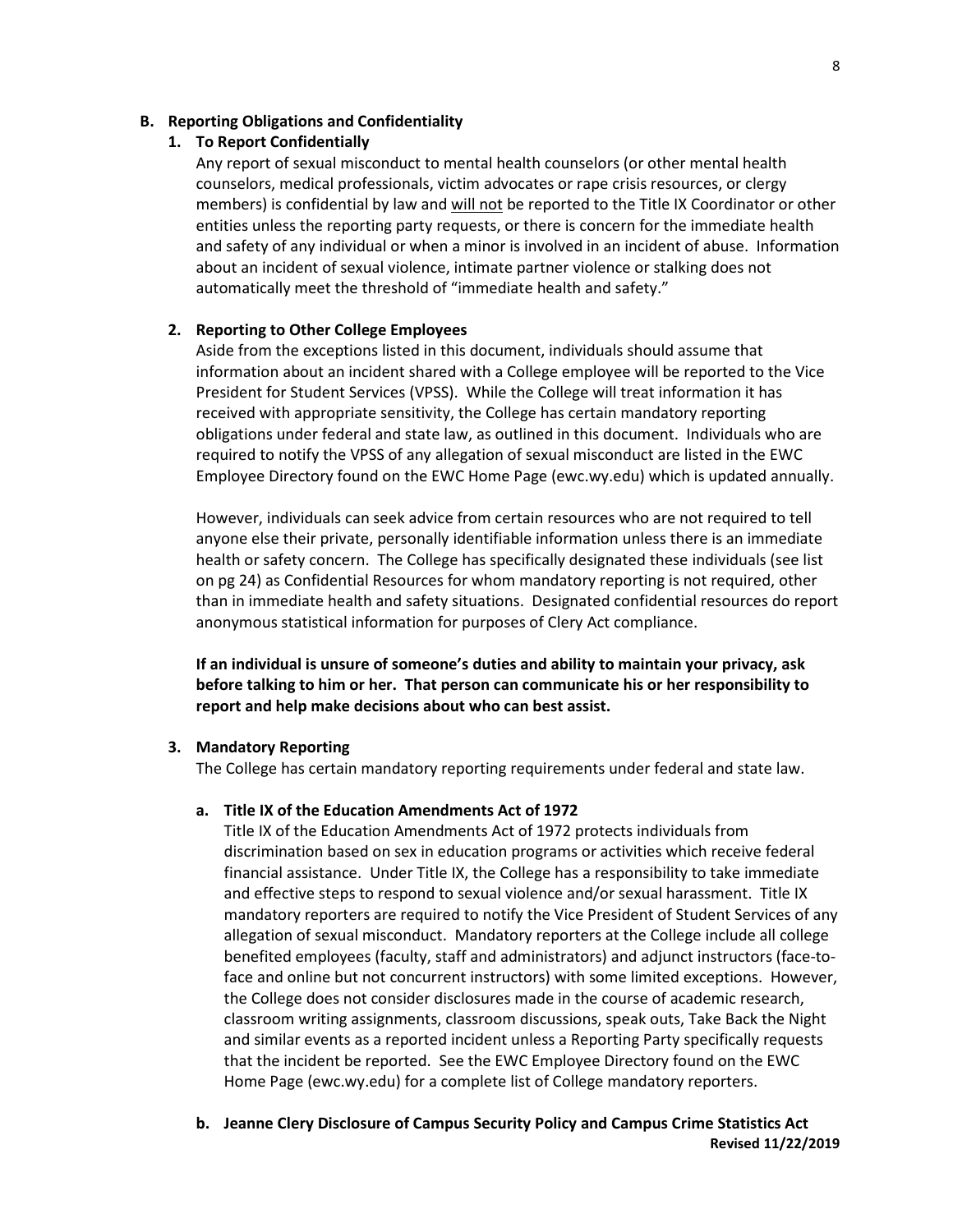The Clery Act requires the College to disclose crime statistics for certain crimes that occur on-campus and at certain non-campus facilities. These statistics are gathered from campus authorities, local law enforcement and other school officials who have "significant responsibility for student and campus activities." Such reports are confidential and do not include identifying information.

# **C. Jurisdiction**

This policy applies to behaviors that take place on-campus, at College-sponsored events and may also apply off-campus and to actions online when the Title IX Coordinator determines that the off-campus conduct constitutes a substantial College interest. A substantial College interest is defined to include:

1. Any action that constitutes a criminal offense as defined by law. This includes, but is not limited to, single or repeat violations of any local, state or federal law;

- 2. Any situation where it appears that the Responding Party may present a danger or threat to the health or safety of self or others;
- 3. Any situation that significantly impinges upon the rights, property or achievements of self or others or significantly breaches the peace and/or causes social disorder or a hostile environment; and/or
- 4. Any situation that is detrimental to the educational interests of the College.

Any online postings or other electronic communication by students, including cyber-bullying, cyber-stalking, cyber-harassment, etc. occurring completely outside of the College's control (e.g. not on College networks, websites or between College email accounts) will only be subject to this policy when those online behaviors can be shown to cause a substantial on-campus disruption. Otherwise, such communications are considered speech protected by the First (1st) Amendment. Remedies for such conduct will be provided, but protected speech cannot be legally subjected to discipline.

Off-campus discriminatory or harassing speech by employees may be regulated by the College only when such speech is made in an employee's official or work-related capacity.

# **D. Prohibition Against Sexual Misconduct**

Wyoming law defines various violent and/or non-consensual sexual acts as crimes. While some of these acts may have parallels in criminal law, the College has defined categories of sex/gender discrimination as sexual misconduct, as stated above, for which action under this policy may be imposed. Generally speaking, the College considers Non-Consensual Sexual Intercourse violations to be the most serious of these offenses, and therefore typically imposes the most severe sanctions, including suspension or expulsion for students and termination for employees. However, the College reserves the right to impose any level of sanction, ranging from a reprimand up to and including suspension or expulsion/ termination, for any act of sexual misconduct or other sex/gender-based offenses, including intimate partner (dating and/or domestic) violence, non-consensual sexual contact and/or stalking based on the facts and circumstances of the particular allegation. Acts of sexual misconduct may be committed by any person upon any other person, regardless of the sex, sexual orientation and/or gender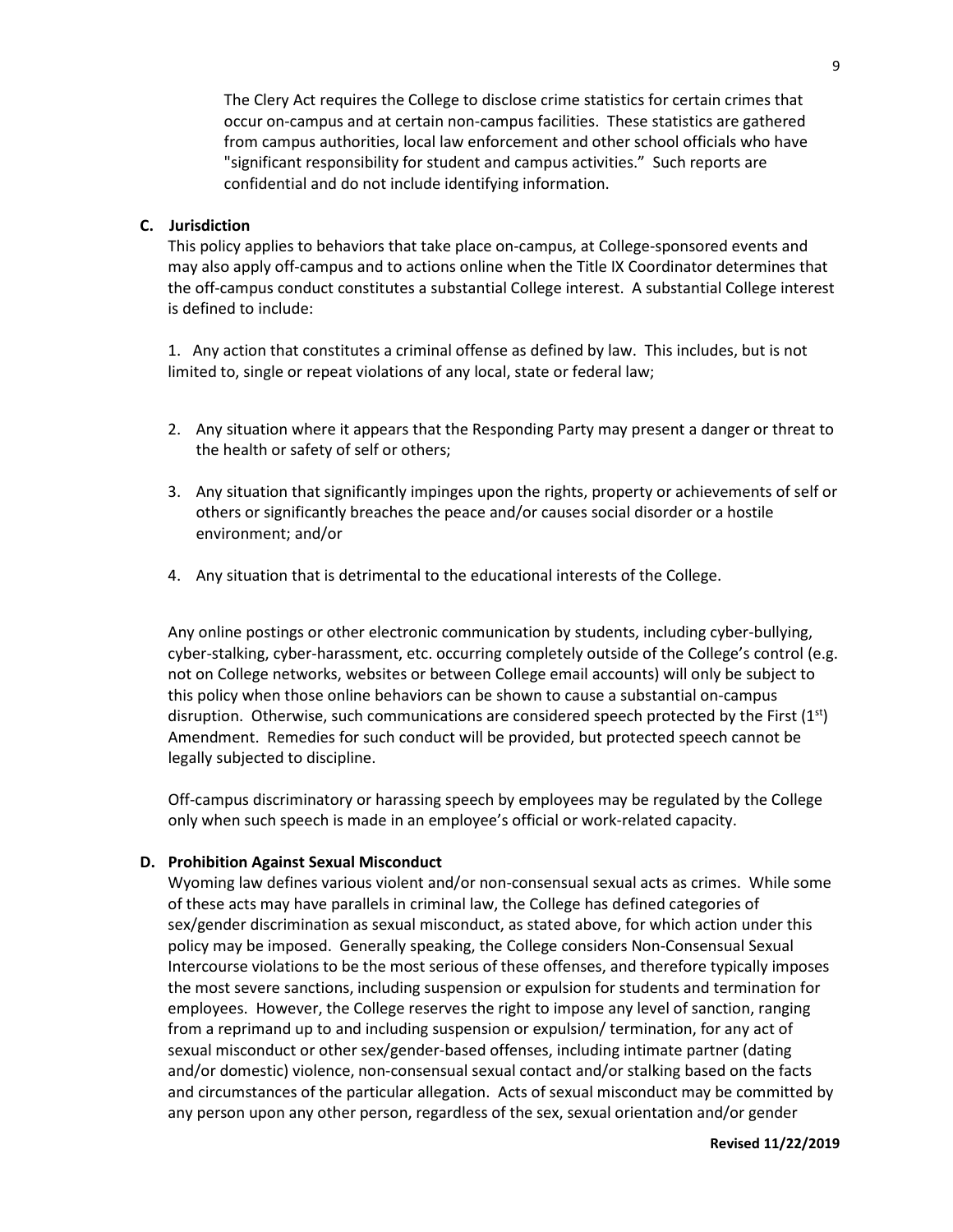identity of those involved. The College prohibits all forms of sexual misconduct as policy offenses, as defined above in Section I, Definitions.

If a Reporting Party does not wish for their name to be shared, does not wish for an investigation to take place or does not want a formal resolution to be pursued, the Reporting Party may make such a request to the Title IX Coordinator, who will evaluate that request in light of the duty to ensure the safety of the campus and comply with federal law. Note that the College's ability to remedy and respond to a reported incident may be limited if the Reporting Party does not want the institution to proceed with an investigation and/or the resolution.

In cases indicating pattern, predation, threat, weapons and/or violence, the College will likely be unable to honor a request for confidentiality. In cases where the Reporting Party requests confidentiality and the circumstances allow the College to honor that request, the College will offer interim supports and remedies to the Reporting Party and the community, but will not otherwise pursue formal action. A Reporting Party has the right, and can expect, to have allegations taken seriously by the College when formally reported, and to have those incidents investigated and properly resolved through these procedures.

#### **E. Prohibition Against Retaliation**

The College prohibits retaliation against those who make an allegation or third-party report, or otherwise participate in the investigative and/or resolution process. The College will take remedial action if any retaliation occurs.

# **F. Amnesty**

Reporting Parties and witnesses may receive amnesty for minor conduct violations, such as alcohol or drug violations, if the violation is revealed in the course of investigation of a goodfaith report of sexual misconduct.

#### **G. Federal Timely Warning Obligations**

Parties reporting sexual misconduct should be aware that under the Clery Act, College administrators must issue timely warnings for incidents reported to them that pose a substantial threat of bodily harm or danger to members of the campus community. The College will ensure that a victim's name and other identifying information is not disclosed, while still providing enough information for community members to make safety decisions in light of the potential danger.

#### **H. False Allegations**

Deliberately false and/or malicious accusations under this policy, as opposed to allegations which, even if erroneous, are made in good faith, are a serious offense and will be subject to appropriate disciplinary action.

#### **I. Preservation of Information and Materials**

If an individual is unsure about reporting to the College and/or law enforcement, the College strongly encourages the individual to take certain steps to preserve information and materials. These steps include:

1. Preserving any materials connected to the incident(s), including but not limited to text messages, emails, voicemails, letters and photos of injuries or property damage.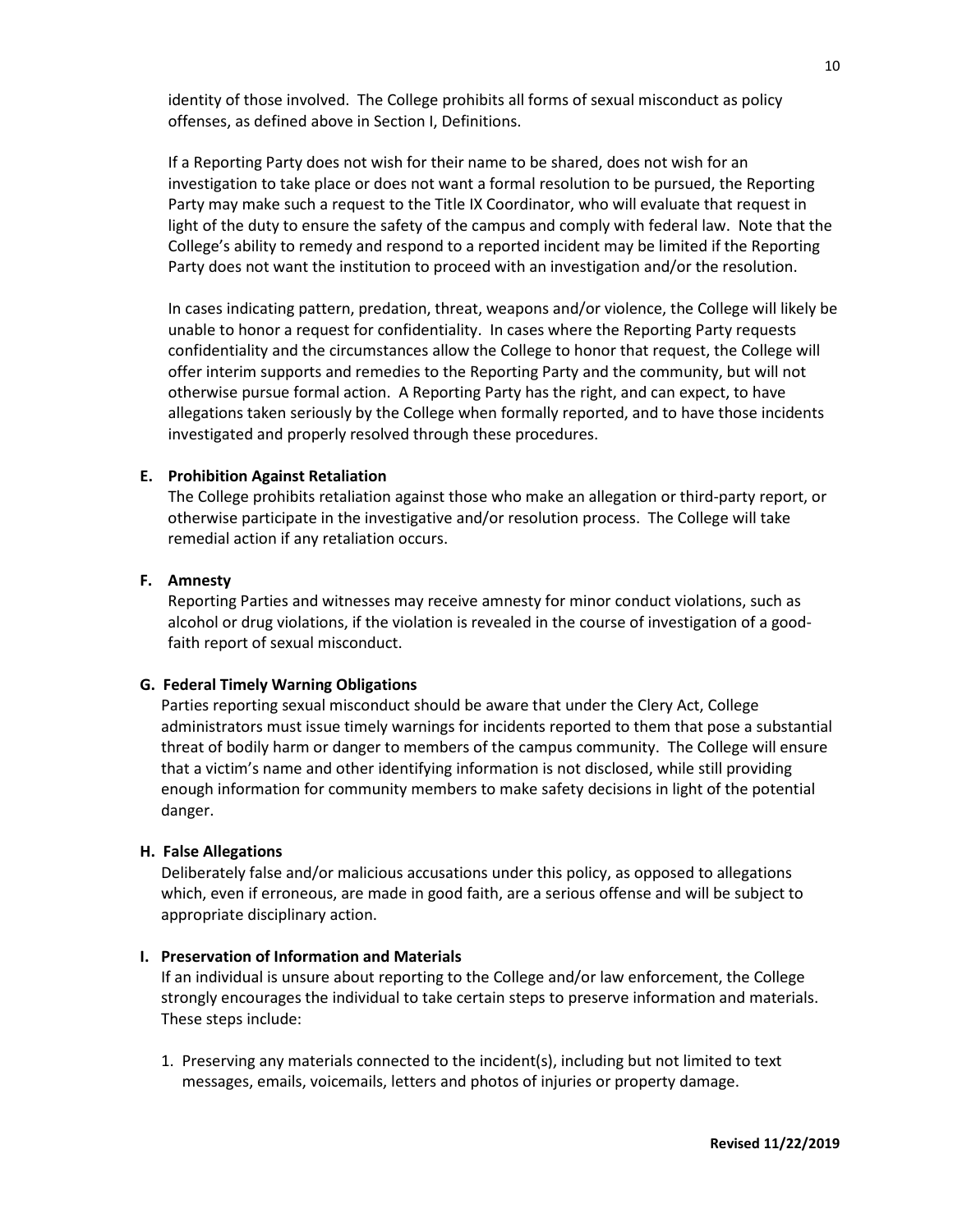- 2. Writing down a complete account of the incident(s). Such account can assist in memory recall.
- 3. If applicable, obtaining a sexual assault forensic examination. The results of these exams will not result in a report to local law enforcement. Examinations can be done at the:

Torrington Community Hospital 2000 Campbell Drive Torrington, WY 82240 Phone: (307) 532-4181

Memorial Hospital of Converse County 111 South 5<sup>th</sup> Street Douglas, WY 82633 Phone: (307) 358-2122

# **J. Remedial Action**

Upon notice of alleged discrimination, the College will implement initial remedial, responsive and/or protective actions upon notice of alleged harassment, retaliation and/or discrimination. Such actions could include but are not limited to: no contact orders, providing counseling and/or medial services, academic support, living arrangement adjustments, transportation accommodations, visa and immigration assistance, student financial aid counseling, providing a campus escort, academic or work schedule and assignment accommodations, safety planning and referral to campus and community support resources.

The College will take additional prompt remedial and/or disciplinary action with respect to any member of the College Community, guest or visitor upon a finding that they have engaged in harassing or discriminatory behavior or retaliation.

The College will maintain as confidential any accommodations or protective measures, provided confidentiality does not impair the College's ability to provide the accommodations or protective measures.

Procedures for addressing reported incidents are fully described as follows.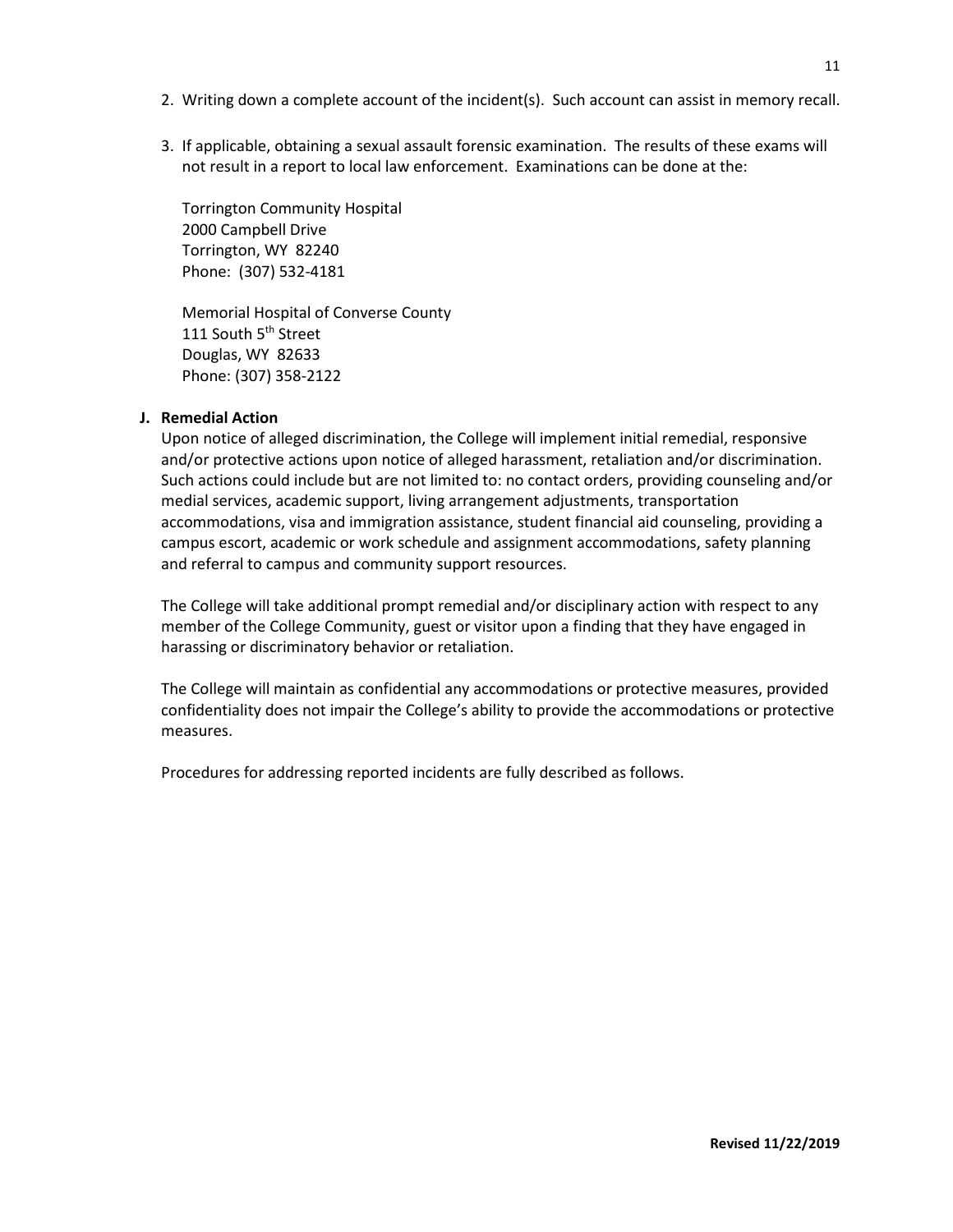#### **III. Investigation and Disciplinary Action**

The College shall provide a prompt, fair and impartial investigation and resolution. The investigation and hearing shall be conducted by officials who receive annual training on the issues related to sexual misconduct.

#### **Advisors**

Each party is allowed to have an Advisor of their choice present with them for all resolution meetings and proceedings, from intake through to final determination. The parties may select whomever they wish to serve as their Advisor as long as the Advisor is eligible and available, and usually otherwise not involved in the resolution process, such as serving as a witness. The Advisor may be a friend, mentor, family member, attorney or any other supporter a party chooses to advise them who is available and eligible. Witnesses cannot also serve as Advisors. The parties may choose Advisors from inside or outside the College Community.

The parties may be accompanied by their Advisor in all meetings and interviews at which the party is entitled to be present, including intake and interviews. Advisors should help their advisees prepare for each meeting, and are expected to advise ethically, with integrity and in good faith. The College cannot guarantee equal advisory rights, meaning that if one party selects an Advisor who is an attorney, but the other party does not, or cannot afford an attorney, the College is not obligated to provide one.

All Advisors are subject to the same campus rules, whether they are attorneys or not. Advisors may not address campus officials in a meeting or interview unless invited to. The Advisor may not make a presentation or represent the Reporting Party or the Responding Party during any meeting or proceeding and may not speak on behalf of the advisee to the investigators or hearing panelists. The parties are expected to ask and respond to questions on their own behalf, without representation by their Advisor. Advisors may confer quietly with their advisees or in writing as necessary, as long as they do not disrupt the process. For longer or more involved discussions, the parties and their Advisors should ask for breaks or step out of meetings to allow for private conversation. Advisors will typically be given an opportunity to meet in advance of any interview or meeting with the administrative officials conducting that interview or meeting. This pre-meeting will allow Advisors to clarify any questions they may have, and allows the College an opportunity to clarify the role the Advisor is expected to take.

Advisors are expected to refrain from interference with the investigation and resolution. Any Advisor who steps out of their role will be warned once and only once. If the Advisor continues to disrupt or otherwise fails to respect the limits of the Advisor role, the Advisor will be asked to leave the meeting. When an Advisor is removed from a meeting, that meeting will typically continue without the Advisor present. Subsequently, the Title IX Coordinator will determine whether the Advisor may be reinstated, may be replaced by a different Advisor, or whether the party will forfeit the right to an Advisor for the remainder of the process.

The College expects that the parties will wish to share documentation related to the allegations with their Advisors. The College will provide a consent form that authorizes such sharing. The parties must complete this form before the College is able to share records with an Advisor, though parties may share the information directly with their Advisor if they wish. Advisors are expected to maintain the privacy of the records shared with them. These records may not be shared with 3<sup>rd</sup> parties, disclosed publicly or used for purposes not explicitly authorized by the College. The College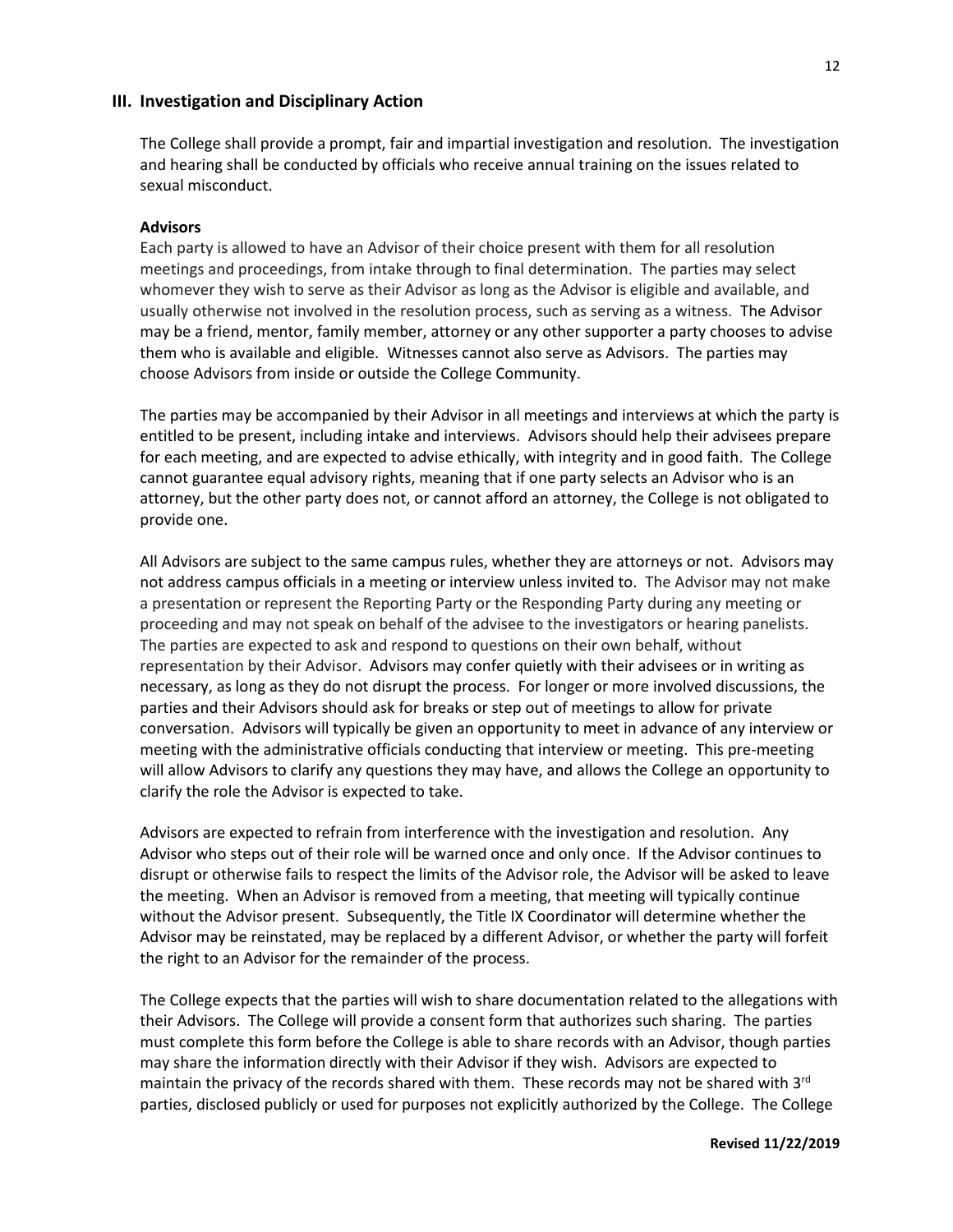may seek to restrict the role of any Advisor who does not respect the sensitive nature of the process or who fails to abide by the College's privacy expectations.

The College expects an Advisor to adjust their schedule to allow them to attend meetings when scheduled. The College does not typically change scheduled meetings to accommodate an Advisor's inability to attend. The College will, however, make reasonable provisions to allow an Advisor who cannot attend in person to attend a meeting by telephone, video and/or virtual meeting technologies as may be convenient and available.

A party may elect to change Advisors during the process, and is not locked into using the same Advisor throughout. The parties must advise the investigators of the identity of their Advisor at least one (1) day before the date of their first meeting with investigators (or as soon as possible if a more expeditious meeting is necessary or desired). The parties must provide timely notice to investigators if they change Advisors at any time.

# **Interim Remedies/Actions**

The Title IX Coordinator may provide interim remedies intended to address the short-term effects of harassment, discrimination and/or retaliation, i.e., to redress harm to the Reporting Party and the community and to prevent further violations.

These remedies may include, but are not limited to:

- Referral to counseling and health services
- Referral to Human Resources
- Education to the community
- Altering the housing situation of the Responding Party (resident student or resident employee (or the Reporting Party, if desired))
- Altering work arrangements for employees
- Providing campus escorts
- Providing transportation accommodations
- Implementing contact limitations between the parties
- Offering adjustments to academic deadlines, course schedules, and changing classes

The College may interim suspend a student, employee or organization pending the completion of the investigation and procedures, particularly when in the judgment of the Title IX Coordinator the safety or well-being of any member(s) of the College Community may be jeopardized by the presence on-campus of the Responding Party or the ongoing activity of a student organization whose behavior is in question. In all cases in which an interim suspension is imposed, the student, employee or student organization will be given the option to meet with the Title IX Coordinator prior to such suspension being imposed, or as soon thereafter as reasonably possible, to show cause why the suspension should not be implemented. The Title IX Coordinator has sole discretion to implement or stay an interim suspension and to determine its conditions and duration. Violation of an interim suspension under this policy will be grounds for expulsion or termination.

During an interim suspension or administrative leave, a student or employee may be denied access to College housing and/or the College campus, facilities, equipment or events. As determined by the Title IX Coordinator, this restriction can include classes and/or all other College activities or privileges for which the student or employee might otherwise be eligible. At the discretion of the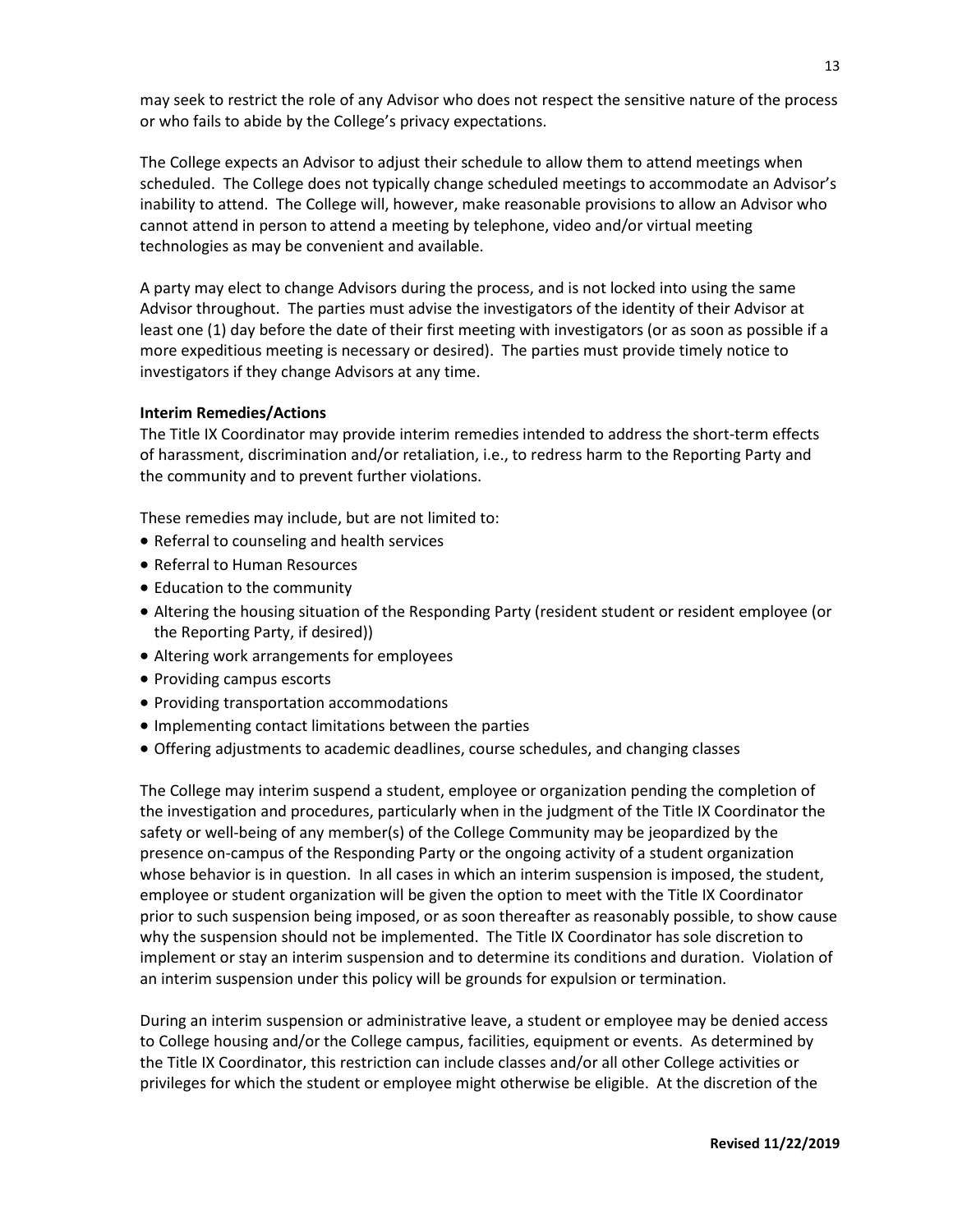Title IX Coordinator, alternative coursework options may be pursued to ensure as minimal an impact as possible on the Responding Party.

The institution will maintain as confidential any interim actions or protective measures, provided confidentiality does not impair the institution's ability to provide the interim actions or protective measures.

# **A. Process**

 $\overline{a}$ 

Following receipt of notice or a report of misconduct, the Title IX Coordinator<sup>[1](#page-13-0)</sup> engages in a preliminary inquiry to determine if there is reasonable cause to believe the nondiscrimination policy has been violated. The preliminary inquiry is typically 1-3 days in duration. This inquiry may also serve to help the Title IX Coordinator to determine if the stated allegations include any evidence of violence, threat, pattern, predation and/or weapon, in the event that the Reporting Party has requested the College take no action. In any case where violence, threat, pattern, predation and/or weapon is not evidenced, the Title IX Coordinator may respect a reporting party's request for no action, and will investigate only so far as necessary to determine appropriate remedies. In cases where violence, threat, pattern, predation, and/or weapon use is evidenced the Title IX Coordinator may proceed with an investigation, despite the Reporting Party's request for no action, when there is a substantial College interest and the safety of others among the College Community may be at risk. As necessary, the College reserves the right to initiate resolution proceedings without a formal report or participation by the Reporting Party.

In cases where the Reporting Party wishes to proceed or the College determines it must proceed, and the preliminary inquiry shows that reasonable cause exists, the Title IX Coordinator will direct a formal investigation to commence and the allegation will be resolved through one of the processes discussed briefly here and in greater detail below:

- Conflict Resolution typically used for less serious offenses and only when both parties agree to conflict resolution
- Formal Resolution Including an Investigation, Hearing and Appeal

The process followed considers the preference of the parties, but is ultimately determined at the discretion of the Title IX Coordinator. Conflict Resolution may only occur if selected by all parties, otherwise the Formal Resolution Process applies.

If Conflict Resolution is desired by the Reporting Party, and appears appropriate given the nature of the alleged behavior, then the reported incident does not proceed to investigation unless: 1) a pattern of misconduct is suspected, or 2) there is an actual or perceived threat of further harm to the community or any of its members, or 3) if the Reporting Party has agreed to Conflict Resolution due to pressure applied by the Respondent.

Once a Formal Resolution investigation is commenced, the Title IX Coordinator will provide written notification of the investigation to the Responding Party at an appropriate time during the investigation.<sup>[2](#page-13-1)</sup> The College aims to complete all investigations within a sixty (60) calendar

<span id="page-13-0"></span><sup>1</sup> If circumstances require, the President or Title IX Coordinator may designate another person to oversee the process below, should an allegation be made against the Coordinator or the Coordinator be otherwise unavailable or unable to fulfill their duties.

<span id="page-13-1"></span><sup>&</sup>lt;sup>2</sup> Notification will be made in writing and may be delivered by one or more of the following methods: in person; mailed to the local or permanent address of the parties as indicated in official College records; or emailed to the parties' College-issued email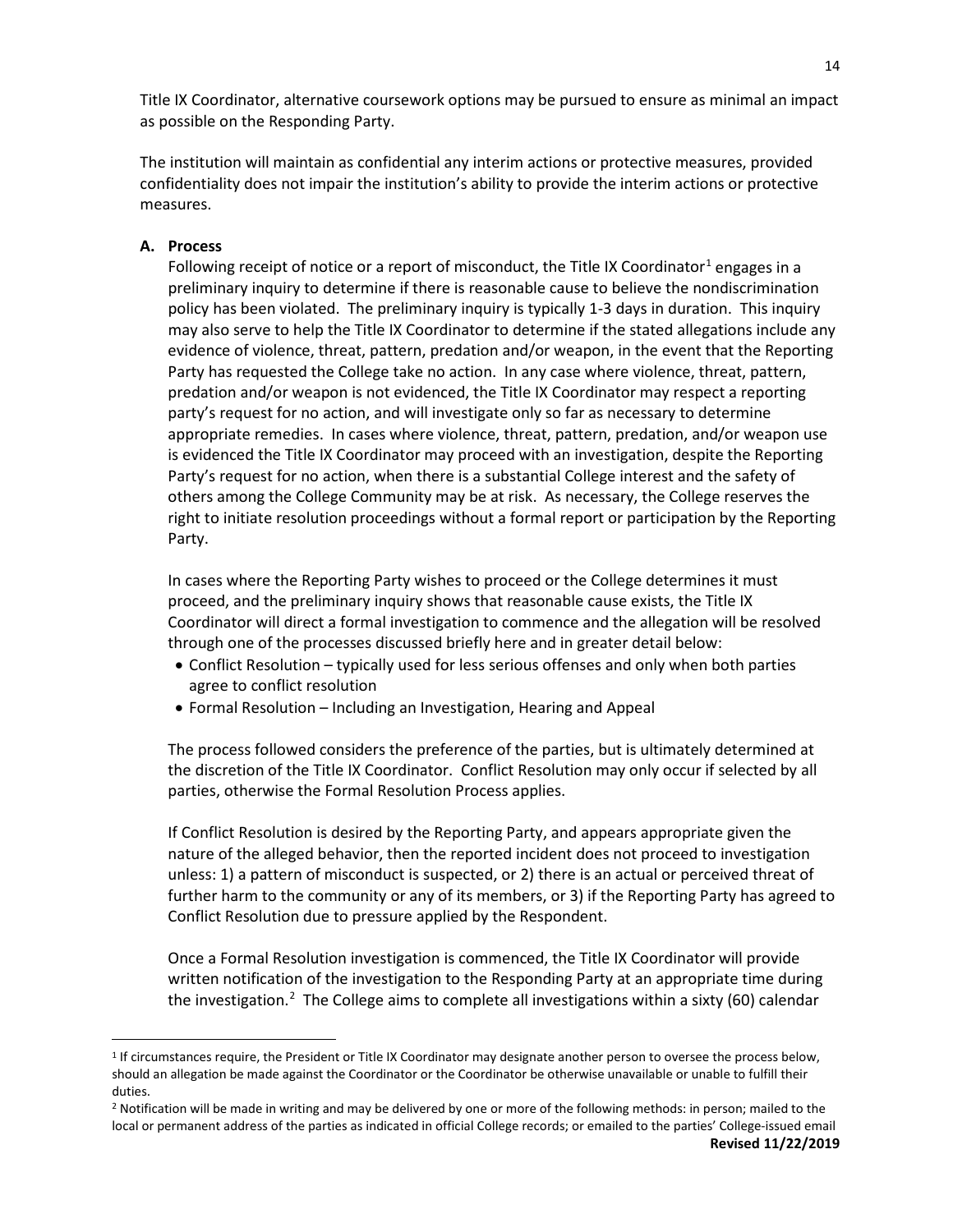day time period, which can be extended as necessary for appropriate cause by the Title IX Coordinator with notice to the parties as appropriate.

If, during the preliminary inquiry or at any point during the Formal Resolution investigation, the Title IX Coordinator determines that there is no reasonable cause to believe that policy has been violated, the process will end unless the Reporting Party requests that the Title IX Coordinator makes an extraordinary determination to re-open the investigation. This decision lies in the sole discretion of the Title IX Coordinator.

If there is reasonable cause to proceed, the College will initiate the following steps, in a prompt, equitable, impartial and effective manner, if they have not been undertaken already:

- 1. Investigation
- 2. Appropriate and immediate measures to stop harassing or discriminatory behavior
- 3. Remedial support for the Reporting Party and the College
- 4. Notice of Allegation
- 5. Hearing
- 6. Appeal

# **B. Investigation**

 $\overline{a}$ 

Once the decision is made to commence a Formal Resolution investigation, the Title IX Coordinator conducts an investigation or appoints investigators, usually within two (2) days of determining that an investigation should proceed. The assigned investigators will be free of actual, or reasonably perceived, conflicts of interest and biases for or against any of the involved parties. Too, one person will be identified as the Lead Investigator. Investigations are completed expeditiously, normally within fifteen (15) days, though some investigations take weeks or even months, depending on the nature, extent and complexity of the allegations, availability of witnesses, police involvement, etc.

When criminal charges are being investigated by law enforcement on the basis of the same reported incident and behaviors that invoked the College's Title IX investigative process, EWC will delay its investigation several days to weeks to allow for evidence collection. The College will promptly resume its investigation and resolution processes once notified by law enforcement the initial evidence collection process is complete. Thus, EWC's investigation may run concurrently with the law enforcement, criminal investigation following the initial collection of evidence. Normally, College action will not typically be altered or precluded on the grounds that civil or criminal charges involving the same incident have been filed or that charges have been dismissed or reduced except to allow initial evidence collection.

All investigations will be thorough, reliable, impartial, prompt and fair. Investigations entail interviews with all relevant parties and witnesses, obtaining available evidence and identifying sources of expert information, as necessary.

The investigators will typically take the following steps, if not already completed (not necessarily in order):

• In coordination with campus partners (e.g.: the Title IX Coordinator), initiate or assist with any necessary remedial actions;

account. Once mailed, emailed and/or received in-person, notice will be presumptively delivered. The Reporting Party is typically copied on such correspondence.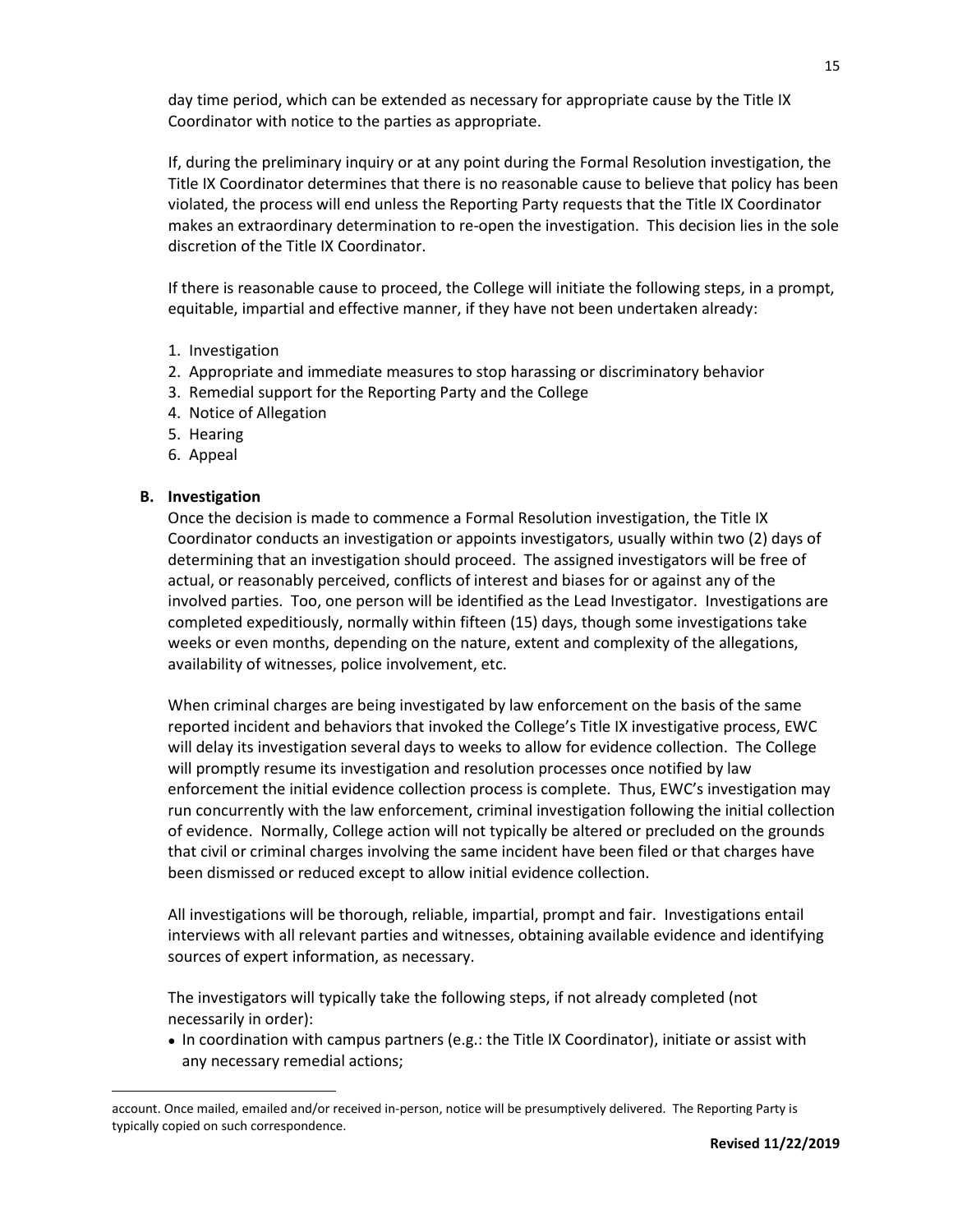- Determine the identity and contact information of the Reporting Party;
- Identify all policies allegedly violated;
- Assist the Title IX Coordinator with an immediate preliminary inquiry to determine if there is reasonable cause to believe the Responding Party has violated policy.
	- o If there is insufficient evidence to support reasonable cause, the inquiry should be closed with no further action;
- Commence a thorough, reliable and impartial investigation by developing a strategic investigation plan, including a witness list, evidence list, intended timeframe and order of interviews for all witnesses and the Responding Party, who may be given notice prior to or at the time of the interview;
- Prepare the notice of allegation on the basis of the preliminary inquiry;
- Meet with the Reporting Party to finalize their statement, if necessary;
- Provide the relevant Reporting Party with a notice that an investigation will take place or has been initiated;
- Inform the Responding Party as to what charges have been made against them;
- If possible, provide written notification to the parties prior to their interviews that they may have the assistance of an Advisor of their choosing present for all meetings attended by the advisee;
- Provide Reporting Party and Responding Party with a written description of the alleged violation(s), a list of all policies allegedly violated, a description of the applicable procedures and a statement of the potential sanctions/responsive actions that could result;
- Prior to the conclusion of the investigation, provide the Reporting Party and the Responding Party with a list of witnesses whose information will be used to render a finding;
- Allow each party the opportunity to suggest questions they wish the investigators to ask of the other party and witnesses;
- Provide parties with all relevant evidence to be used in rendering a determination and provide each with a full and fair opportunity to address that evidence prior to a finding being rendered;
- Complete the investigation promptly, and without unreasonable deviation from the intended timeline;
- Provide regular updates to the Reporting Party throughout the investigation, and to the Responding Party, as appropriate;
- A draft report will be shared with the parties and they will be allowed the opportunity to provide a comment on the report before it is finalized. Once the report is complete, the report is shared with the parties for their review and comment. The investigators may incorporate feedback from the parties as appropriate;
- Make a finding, based on a preponderance of the evidence (whether a policy violation is more likely than not);
- Investigators and/or the Title IX Coordinator finalize and present the findings to the parties, without undue delay between notifications;

At any point during the investigation, if it is determined there is no reasonable cause to believe that College policy has been violated, the Title IX Coordinator has authority to terminate the investigation and end resolution proceedings.

**Revised 11/22/2019** Witnesses (as distinguished from the parties) are expected to cooperate with and participate in the College's investigation and resolution process. Failure of a witness to cooperate with and/or participate in the investigation or resolution process constitutes a violation of policy and may be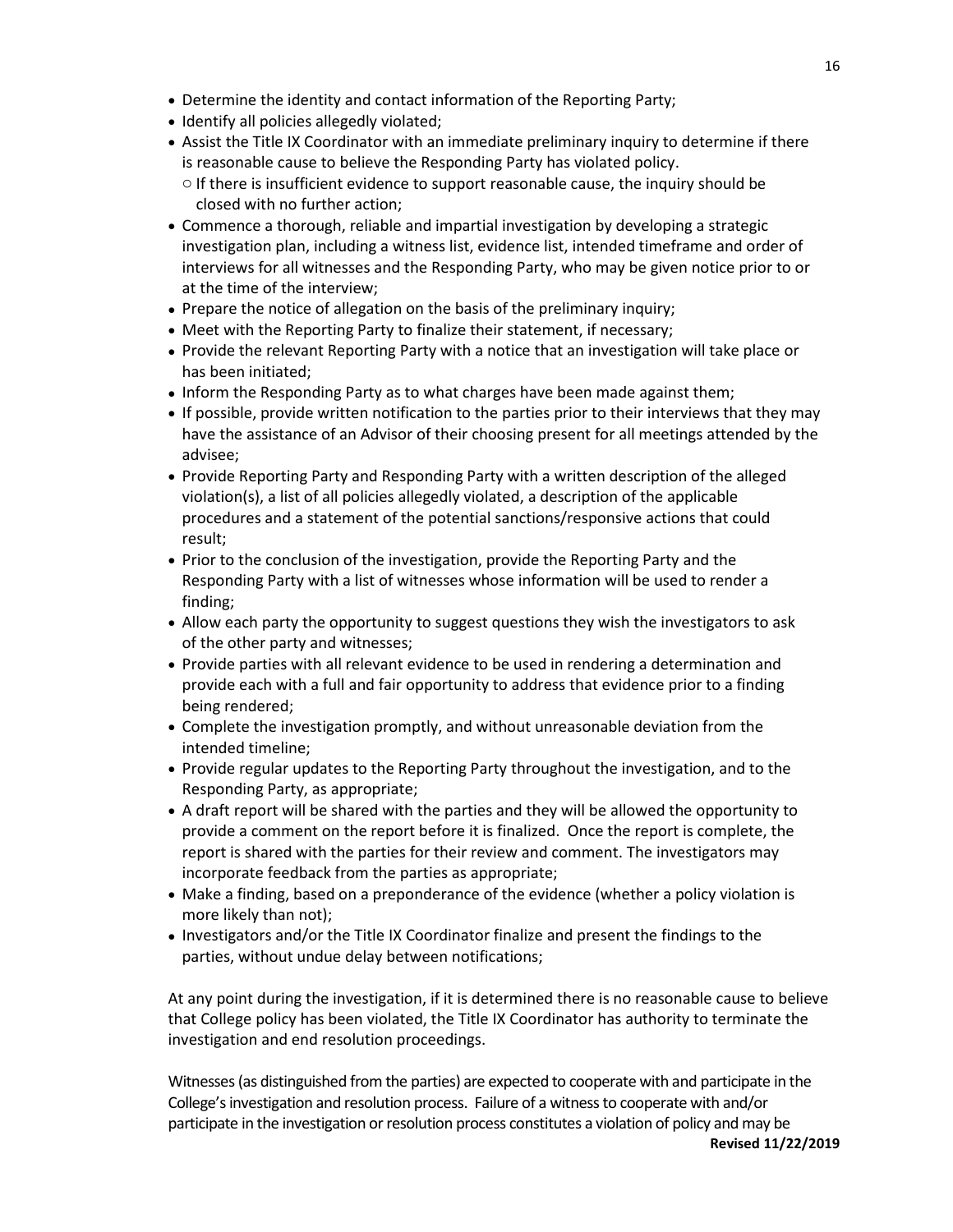subject to discipline. Witnesses may provide written statements in lieu of interviews during the investigation and may be interviewed remotely by phone, Skype (or similar technology), if they cannot be interviewed in person or if the investigators determine that timeliness or efficiency dictate a need for remote interviewing. Parties who elect not to participate in the investigation or to withhold information from the investigation do not have the ability to offer evidence later during the appeal if it could have been offered during the investigation unless there was concerns for personal safety (e.g. witness was pressured or threatened by the Respondent or others not to participate and give evidence). Failure to offer evidence prior to an appeal does not constitute grounds for appeal on the basis of new evidence.

No unauthorized audio or video recording of any kind is permitted during investigation meetings or other resolution process proceedings.

# **C. Resolution**

Proceedings are private. All persons present at any time during the resolution process are expected to maintain the privacy of the proceedings in accord with College policy. While the contents of the hearing are private, the parties have discretion to share their own experiences if they so choose, and should discuss doing so with their Advisors.

#### **1. Conflict Resolution**

Conflict Resolution is often used for less serious, yet inappropriate, behaviors and is encouraged as an alternative to the Formal Resolution process to resolve conflicts. The Title IX Coordinator will determine if Conflict Resolution is appropriate, based on the willingness of the parties, the nature of the conduct at issue and the suitability of the conduct to Conflict Resolution. In a Conflict Resolution meeting, a trained administrator will facilitate a dialogue with the parties to an effective resolution, if possible. Sanctions are not possible as the result of a Conflict Resolution process, though the parties may agree to appropriate remedies. The Title IX Coordinator will keep records of any resolution that is reached, and failure to abide by the accord can result in appropriate responsive actions.

Conflict Resolution will never be the resolution mechanism used to address reports of violent behavior of any kind or in other cases of serious violations of policy, though it may be made available after the Formal Resolution process is completed should the parties and the Title IX Coordinator believe that it could be beneficial. Mediation will not be used in cases of sexual or other violence. It is not necessary to pursue conflict resolution first in order to pursue Formal Resolution, and any party participating in Conflict Resolution can stop that process at any time and request a shift to Formal Resolution.

#### **2. Formal Resolution by Hearing**

Formal Resolution can be pursued for any behavior that falls within the policy on Equal Opportunity, Harassment and Nondiscrimination, at any time during the process.

In Formal Resolution, a Hearing Officer is first appointed by the Title IX Coordinator. The Hearing Officer has the authority to address all collateral misconduct, meaning that they hear all allegations of discrimination, harassment and retaliation, but also may address any additional alleged policy violations that have occurred in concert with the discrimination, harassment or retaliation, even though those collateral allegations may not specifically fall within this policy.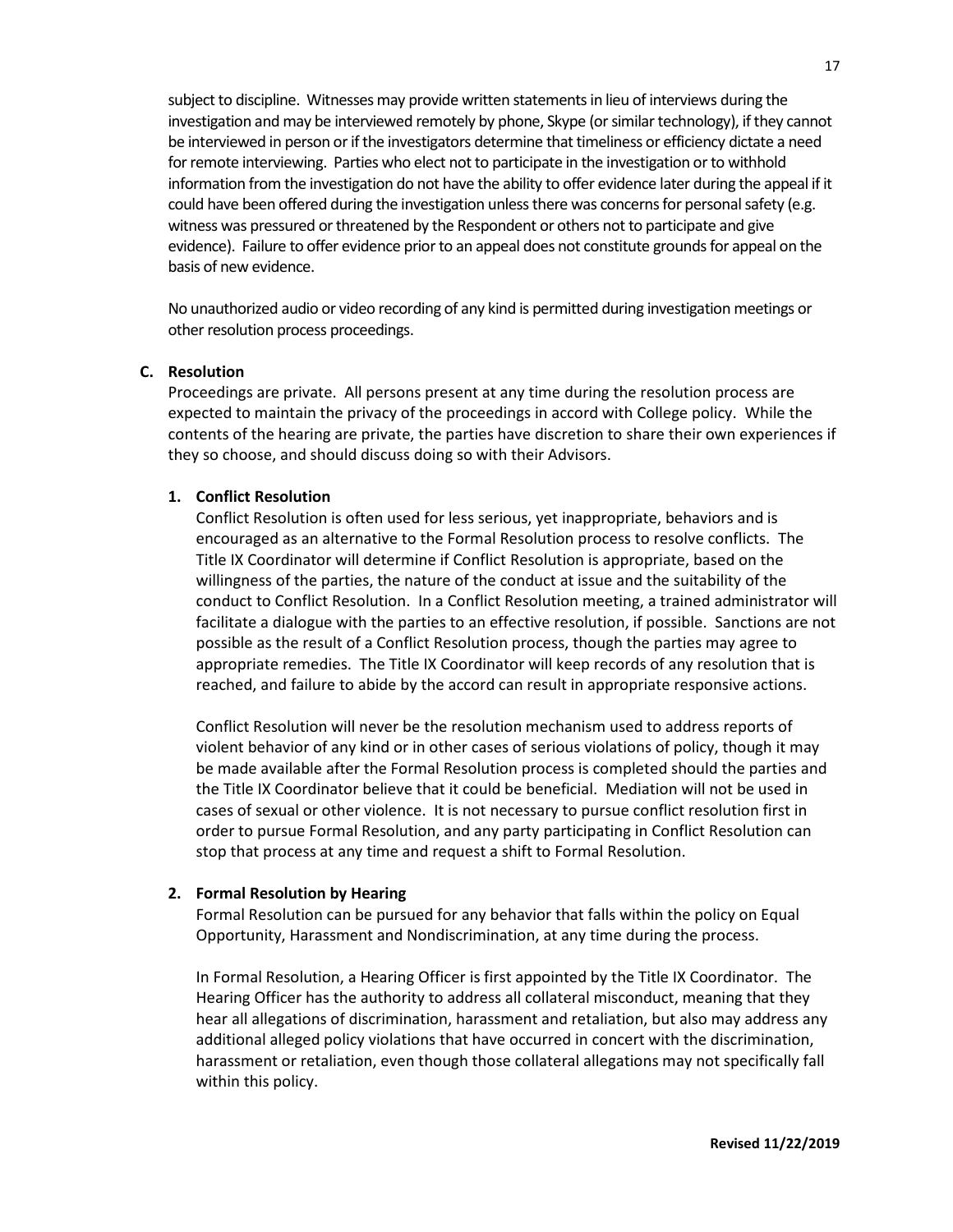Formal Resolution relies on the evidence, information and recommended findings within the investigation report to render a determination. Upon completion of the investigation, the investigator(s) will provide the Hearing Officer with a written report summarizing the evidence gathered and examined, including an assessment of credibility of the parties and witnesses, an analysis of the information and a recommended finding and sanction (if applicable). The Hearing Officer will conduct any additional necessary inquiry and then finalize a determination in accordance with the procedures below. The Hearing Officer will consider, but is not bound by, the recommendations of the investigation.

Any evidence that the Hearing Officer believes is relevant and credible may be considered, including history and pattern evidence. The Hearing Officer may exclude irrelevant or immaterial evidence and may choose to disregard evidence lacking in credibility or that is improperly prejudicial.

Unless the Hearing Officer determines it is appropriate, the investigation and the finding will not consider: 1) incidents not directly related to the possible violation, unless they show a pattern; 2) the sexual history of the Reporting Party (though there may be a limited exception made in regards to the sexual history between the parties); or 3) the character of the Reporting Party. While previous conduct violations by the Responding Party are not generally admissible as information about the present allegation, the investigators will supply the Hearing Officer with information about previous good faith allegations and/or findings to consider as evidence of pattern and/or predatory conduct.

Neither the Hearing Officer nor investigators will meet with character witnesses, but investigators will accept up to two (2) letters supporting the character of each of the parties.

The Hearing Officer will base the determination(s) on the preponderance of the evidence, whether it is more likely than not that the Responding Party violated policy as alleged.

The Responding Party may choose to admit responsibility for all or part of the alleged policy violations at any point during the investigation or Administrative Resolution process. If the Responding Party admits responsibility, the Hearing Officer will render a determination that the individual is in violation of College policy.

If the Responding Party admits the violation, or is found in violation, the Hearing Officer will determine and recommend an appropriate sanction or responsive action. If accepted, the Title IX Coordinator will implement the recommendation and act promptly and effectively to stop the harassment or discrimination, prevent its recurrence and remedy the effects of the discriminatory conduct. If not accepted, the Title IX Coordinator will consult with others as appropriate on the Hearing Officer's recommendation and determine a more suitable sanction or responsive action and ensure its implementation promptly and effectively.

**Revised 11/22/2019** The Hearing Officer will inform the parties of their final determination and recommendation within three (3) days of the resolution, without significant time delay between notifications. Notification will be made in writing and may be delivered by one or more of the following methods: 1) in person; 2) mailed to the local or permanent address of the parties as indicated in official College records; or 3) emailed to the parties' College-issued email account. Once mailed, emailed and/or received in-person, notice will be presumptively delivered. The notification of outcome will specify the finding on each alleged policy violation, any sanctions that may result which the College is permitted to share according to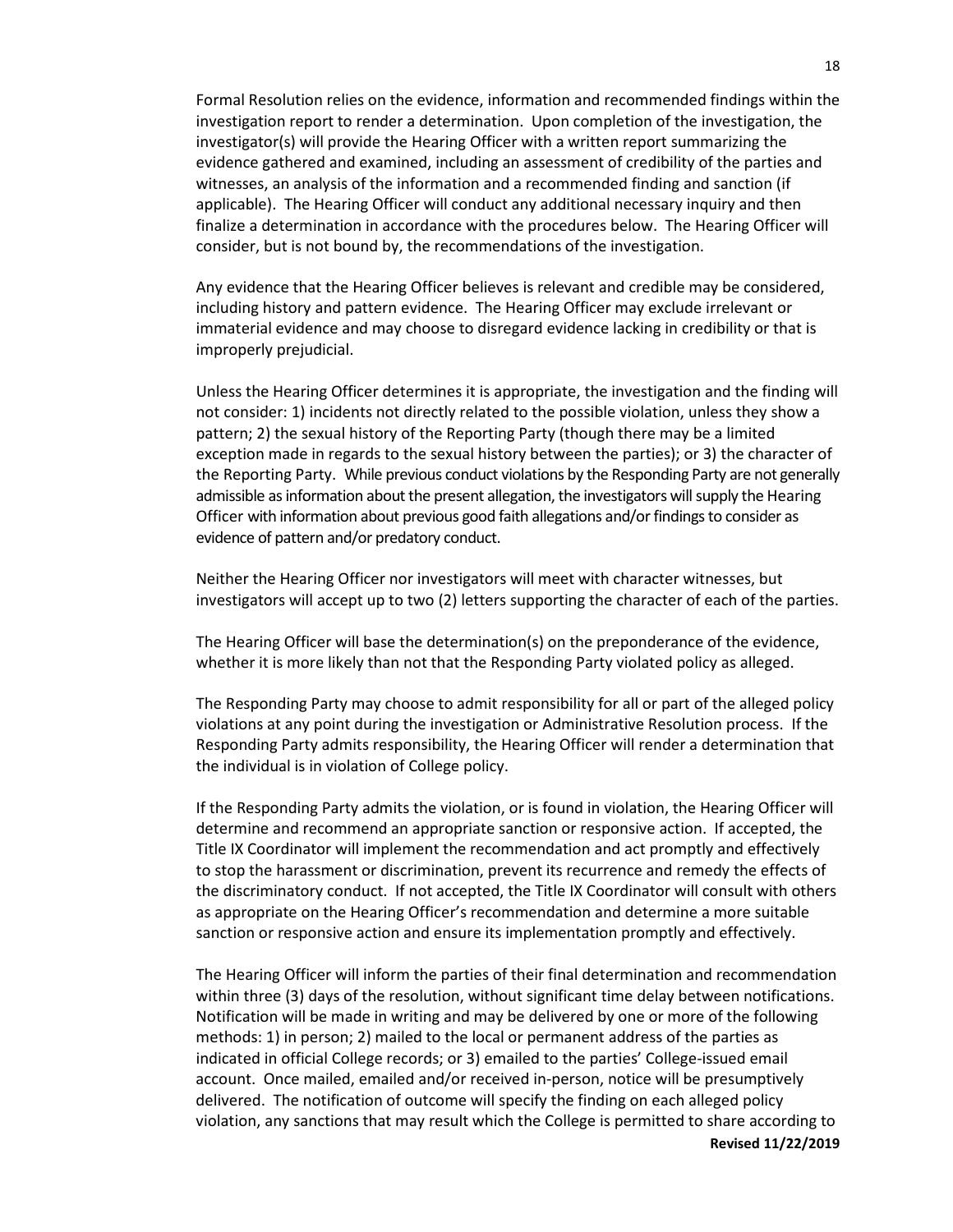Wyoming or federal law, and the rationale supporting the essential findings to the extent the College is permitted to share under Wyoming or federal law. The notice will also include information on when the results are considered by the College to be final, any changes that occur prior to finalization, and any appeals options available, and appeal procedures. Any assigned sanctions must be a proportionate response to the violation.

# **D. Appeals**

All requests for appeal consideration must be submitted in writing to the Title IX Coordinator within three (3) days of the delivery of the written findings of the Hearing Officer. Any party may appeal the findings and/or sanctions only under the grounds described, below.

A three-member trained Appeals Panel is designated by the Title IX Coordinator from those who have not been involved in the process previously. Any party may appeal, but appeals are limited to the following grounds:

- A procedural error or omission occurred that significantly impacted the outcome of the hearing (e.g. substantiated bias, material deviation from established procedures, etc.).
- To consider new evidence, unknown or unavailable during the original hearing or investigation, that could substantially impact the original finding or sanction. A summary of this new evidence and its potential impact must be included.
- The sanctions imposed fall outside the range of sanctions the College has designated for this offense and the cumulative record of the Responding Party.

The Appeals Panel will review the appeal request(s). The original finding and sanction/ responsive actions will stand if the appeal is not timely or is not based on the grounds listed above, and such a decision is final. The party requesting appeal must show that the grounds for an appeal request have been met, and the other party or parties may show the grounds have not been met, or that additional grounds are met. The original finding and sanction are presumed to have been decided reasonably and appropriately. When any party requests an appeal, the Title IX Coordinator will share the appeal request with the other party(ies), who may file a response within three (3) days and/or bring their own appeal on separate grounds. If new grounds are raised, the original appealing party will be permitted to submit a written response to these new grounds within three (3) days. These response or appeal requests will be shared with each party.

Where the Appeals Panel finds that at least one of the grounds is met by at least one party, additional principles governing the hearing of appeals will include the following:

- Decisions by the Appeals Panel are to be deferential to the original decision, making changes to the finding only where there is clear error and to the sanction/responsive action only if there is a compelling justification to do so.
- Appeals are not intended to be full re-hearings (de novo) of the allegation. In most cases, appeals are confined to a review of the written documentation or record of the investigation, and pertinent documentation regarding the grounds for appeal. An appeal is not an opportunity for appeals panelists to substitute their judgment for that of the original investigator(s) or Hearing Officer merely because they disagree with its finding and/or sanctions.
- Appeals granted based on new evidence should normally be remanded to the investigator(s) for reconsideration. Other appeals may be remanded at the discretion of the Title IX Coordinator or, in limited circumstances, heard by the three-member Appeals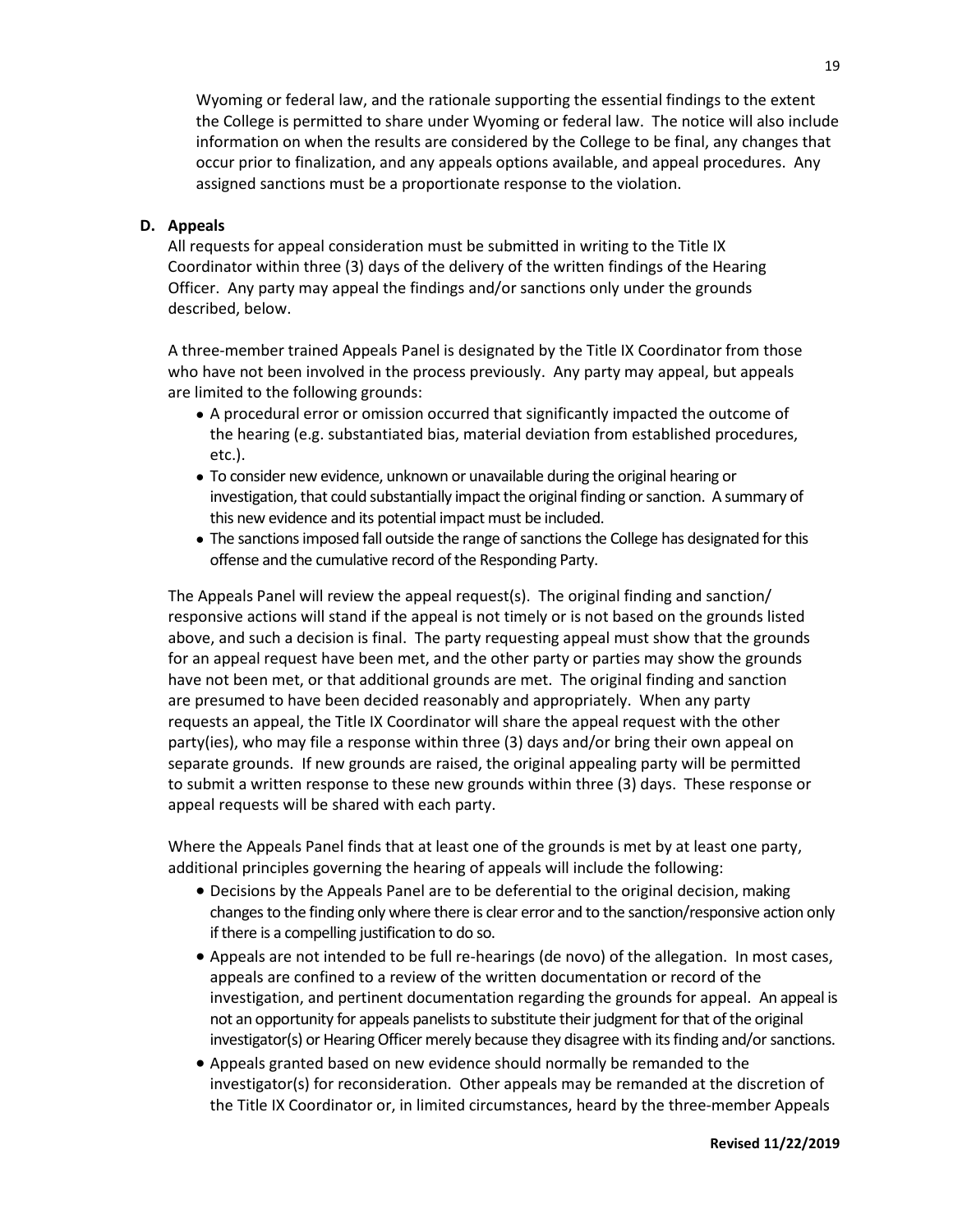Panel.

- Sanctions imposed as the result of Formal Resolution are implemented immediately unless the Title IX Coordinator or designee stays their implementation in extraordinary circumstances, pending the outcome of the appeal.
	- o For students: Graduation, study abroad, internships/ externships, etc. do NOT in and of themselves constitute exigent circumstances, and students may not be able to participate in those activities during their appeal.
- The Title IX Coordinator will confer with the Appeals Panel, incorporate the results of any remanded grounds, and render the result of their decision on the appeal to all parties within three (3) days of the resolution of the appeal on remand.
- Once an appeal is decided, the outcome is final: further appeals are not permitted, even if a decision or sanction is changed on remand.
- All parties will be informed in writing within three (3) days of the outcome of the Appeals Panel, without significant time delay between notifications, and in accordance with the standards for notice of outcome as defined above.
- In rare cases where a procedural or substantive error cannot be cured by the original investigator(s) and/or Hearing Officer (as in cases of bias), the Appeals Panel may recommend a new investigation and/or Formal Resolution process, including a new Hearing Officer. The results of a remand case can be appealed. The results of a new Formal Resolution process can also be appealed, once, on any of the three applicable grounds for appeals.
- In cases where the appeal results in reinstatement to the College or resumption of privileges, all reasonable attempts will be made to restore the Responding Party to their prior status, recognizing that some opportunities lost may be irreparable in the short term.

# **E. Failure to Complete Sanctions/Comply with Interim and Long-term Remedies/Responsive Actions**

All responding parties are expected to comply with conduct sanctions, responsive actions and corrective actions within the timeframe specified by the Title IX Coordinator. Failure to abide by these conduct sanctions, responsive actions and corrective actions by the date specified, whether by refusal, neglect or any other reason, may result in additional sanctions/responsive/ corrective actions and/or suspension, expulsion and/or termination from the College.

# **F. Records**

In implementing this policy, records of all allegations, investigations, resolutions and hearings will be kept by the Title IX Coordinator for seven years in the Title IX Coordinator database.

# **G. Sanctions**

An individual determined to be in violation of the EWC Sexual Misconduct policies could be criminally prosecuted in the state courts and may be subject to a range of sanctions depending on the severity of the incident, and taking into account any previous disciplinary violations; and may be suspended, expelled or terminated from Eastern Wyoming College for the first offense.

The College may impose one or more of the following sanctions for any violation of the Sexual Misconduct Policies:

# **1. Student Sanctions (as defined in the EWC Student Code of Conduct)**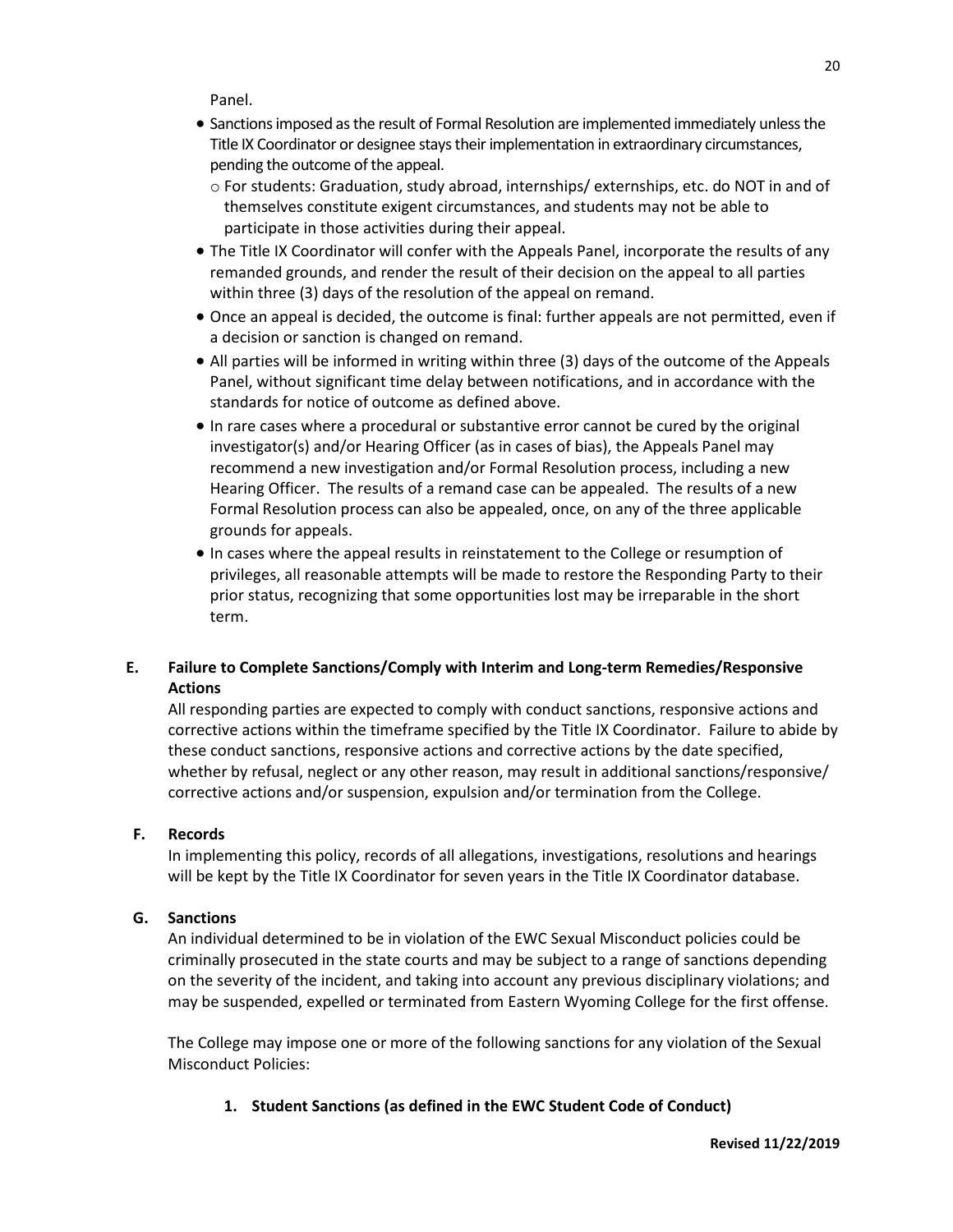- a. Warning
- b. Restitution or Reimbursement
- c. Mandatory Community Work
- d. Mandatory Workshop for Alcohol or Drug-Related Misconduct
- e. Personal Counseling Referral
- f. Restriction or Revocation of Privileges
- g. Residence Hall Probation
- h. Disciplinary Probation
- i. Suspension
- j. Disciplinary Dismissal / Expulsion
- k. Other sanctions permissible under existing College rules

# **2. Employee Sanctions (defined by Board Policy)**

- a. Written Reprimand
- b. Demotion
- c. Transfer
- d. Required Professional Counseling
- e. Termination of Employment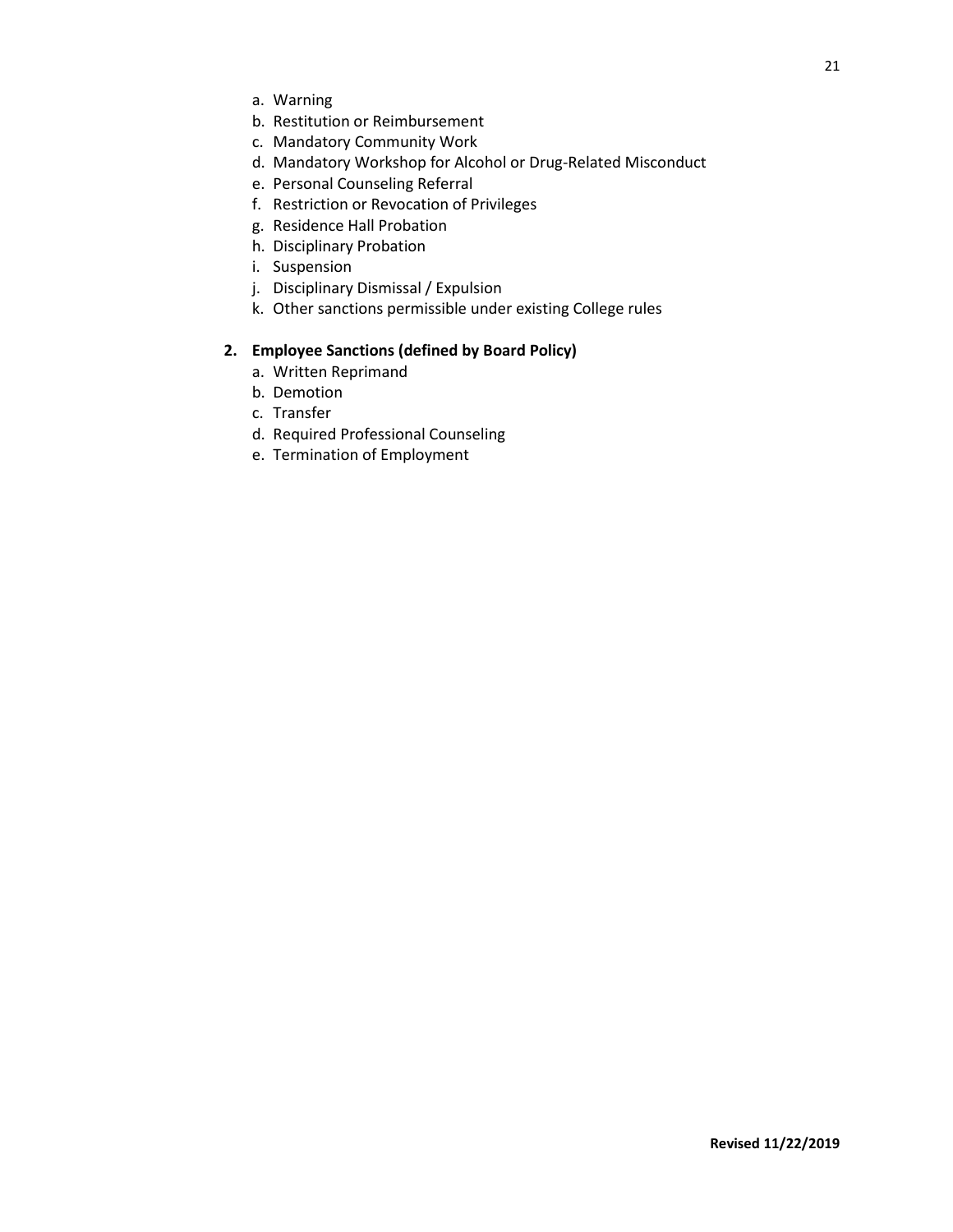# **IV. Education and Training**

The College offers education and training to students, faculty and staff that promotes the prevention and awareness of sexual misconduct.

# **A. Prevention and Education**

The College **will provide a comprehensive** education and prevention program, offering students training on federally mandated topics including consent/sexual assault, bystander intervention, verbal defense, alcohol use, intimate partner violence, sexual harassment and stalking. The program also offers students guidance on action to take in regard to these situations, **and may be presented in a variety of formats**.

## **B. Training**

The College educates its community about sexual misconduct and effective prevention strategies. These topics are presented to students in the required education and prevention program. Faculty and staff are trained on these topics at new employee orientation, in-service and other College trainings. The local County Task Force on Family Violence and Sexual Assault offers sexual assault education and information programs to college students and employees upon request. Educational programming concerning sexual misconduct, risk reduction and EWC's response is available through Residence Life and other Student Services offices.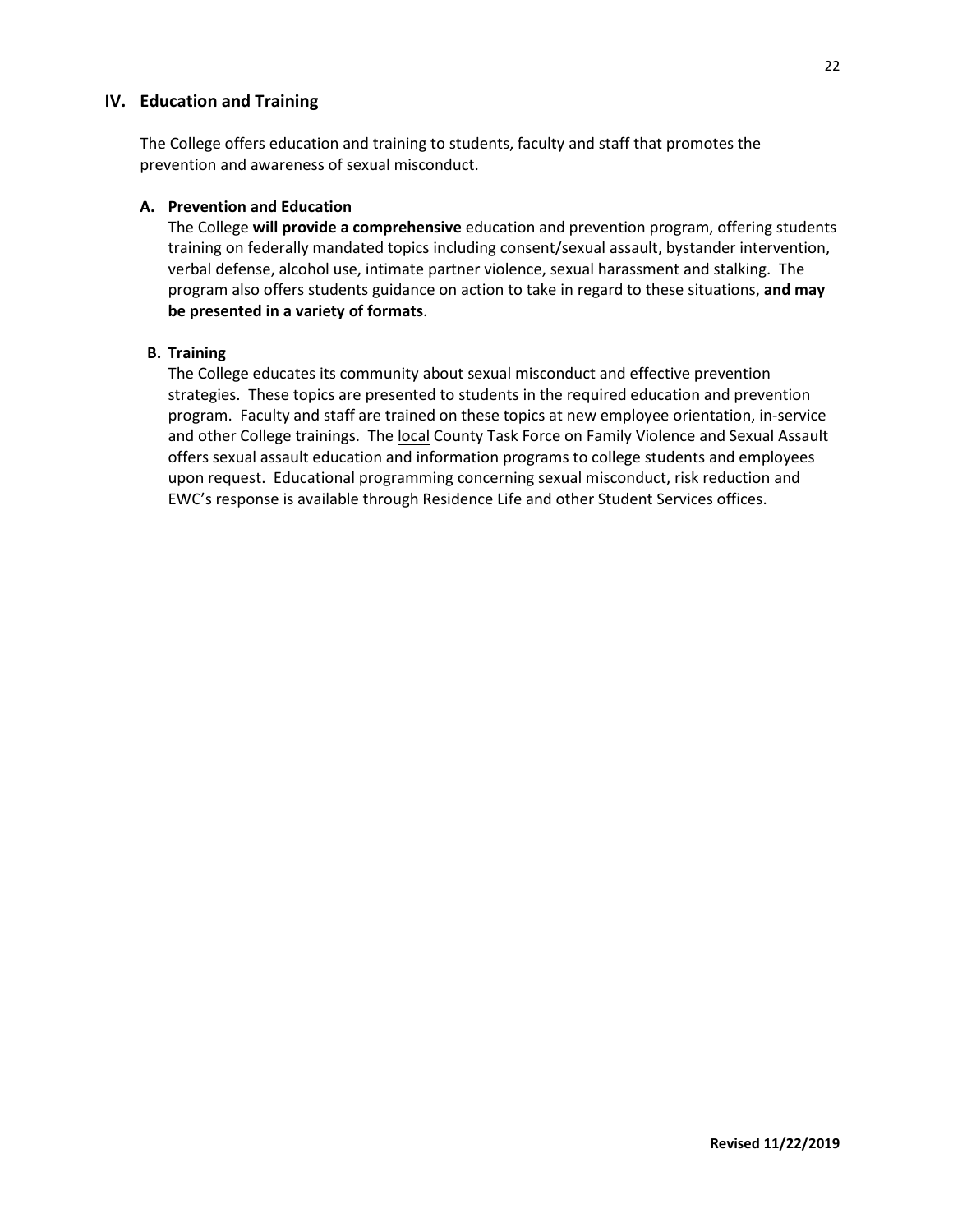# **V. Title IX Coordinator**

# **A. Contact Title IX Coordinator**

A student or employee should contact the Title IX Coordinator in order to:

- 1. Seek information or training about rights and courses of action available to resolve reports or complaints that involve potential sex discrimination, including sexual misconduct;
- 2. File a complaint or make a report of sex discrimination, including sexual misconduct;
- 3. Notify the College of an incident or policy or procedure that may raise potential Title IX concerns;
- 4. Get information about available resources (including confidential resources) and support services relating to sex discrimination, including sexual misconduct; and
- 5. Ask questions about the College's policies and procedures related to sex discrimination, including sexual misconduct.

# **B. Functions and Responsibilities of the Title IX Coordinator**

The Title IX Coordinator's functions and responsibilities include the following:

# **1. Training for Students, Faculty and Staff**

The Title IX Coordinator provides or facilitates ongoing training, consultation and technical assistance on Title IX for all students, faculty and staff, including:

- a. Regular training for faculty and staff outlining their rights and obligations under Title IX, including the appropriate response to reports of sexual misconduct, the obligation to report sexual misconduct to appropriate College officials and the extent to which counselors and advocates may keep a report confidential; and
- b. Regular training for students outlining their rights under Title IX. With regard to sexual misconduct, this training will include what constitutes sexual misconduct and when it creates a hostile environment, the definition of consent, reporting options (including reports to responsible employees, campus and local law enforcement, and confidential reporting to counselors or advocates), the grievance procedures used to process complaints, applicable disciplinary code provisions relating to sexual misconduct and the consequences of violating those provisions, the role of alcohol and drugs in sexual misconduct, the effects of trauma, strategies and skills for bystander intervention, the offices or individuals with whom students can speak to confidentially, the offices or individuals who can provide support services and the employees who must report incidents to the Title IX Coordinator and Title IX's protections against retaliation.

The Vice President for Student Services serves as the Title IX Coordinator and oversees and directs the implementation of the College's policy (i.e. this Guidebook) on sexual misconduct. The Title IX Coordinator acts with independence and authority free of conflicts of interest. To raise any concern involving a conflict of interest by the Title IX Coordinator, contact the College President, Dr. Lesley Travers [e-mail [lesley.travers@ewc.wy.edu](mailto:lesley.travers@ewc.wy.edu) or call (307) 532-8202]. To raise concerns regarding a potential conflict of interest with any other administrator involved in this process, please contact the Title IX Coordinator.

Inquiries about and reports regarding this Guidebook and its procedures may be made internally to: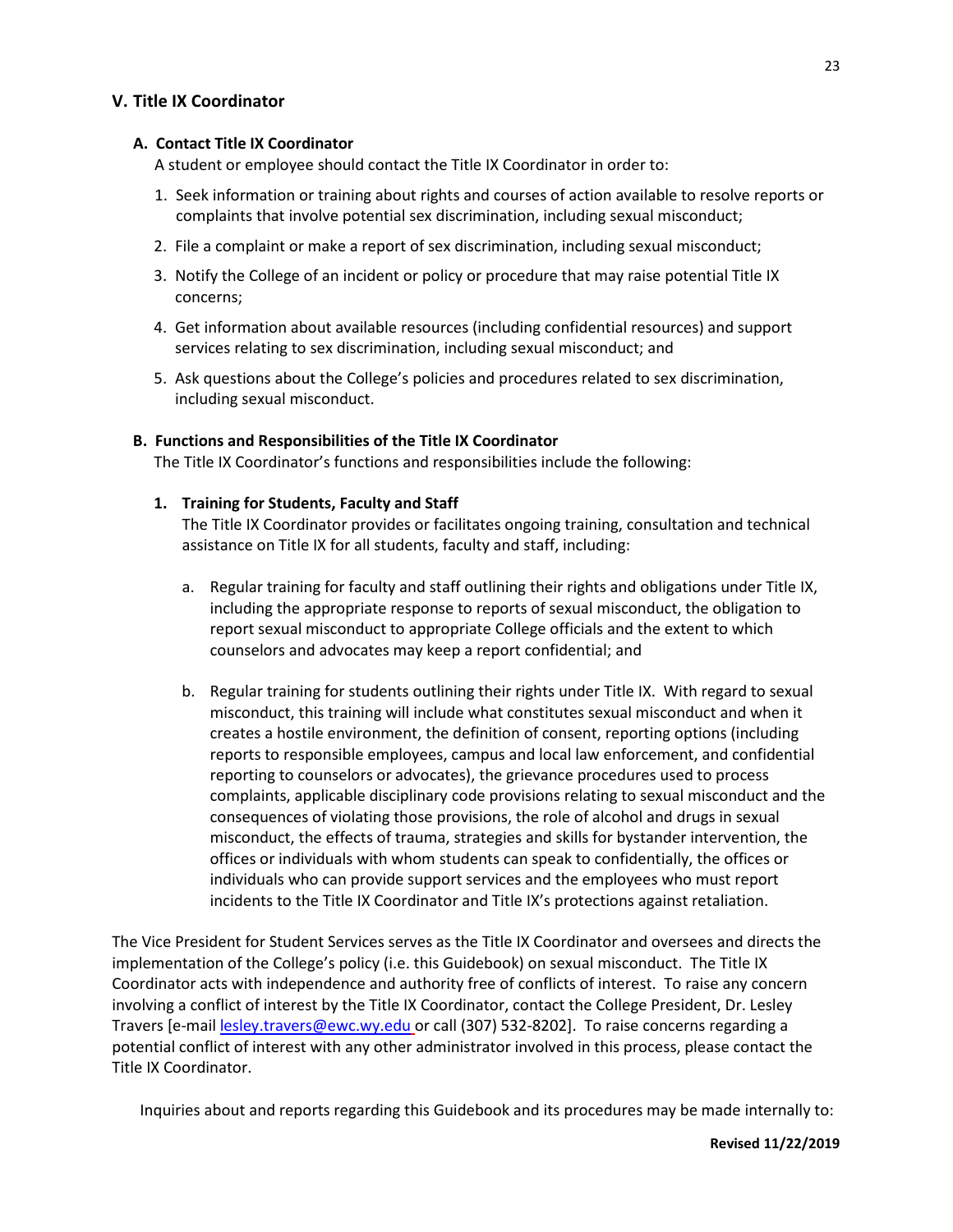Roger Humphrey – Vice President for Student Services Title IX Coordinator 3200 West C Street Torrington, WY 82240 Telephone: (307) 532-8257 Email: don.appiarius@ewc.wy.edu

The Title IX Coordinator is responsible for ensuring the College has individuals trained and ready to serve as Title IX Investigators. When incidents occur and an investigation is warranted, the Title IX Coordinator will assign individuals from among this pool to perform investigation duties.

Title IX related inquiries may be made externally to:

Office for Civil Rights (OCR) U.S. Department of Education 400 Maryland Avenue, SW Washington, DC 20202-1100 Customer Service Hotline #: (800) 421-3481 Facsimile: (202) 453-6012 TDD#: (877) 521-2172 Email: [OCR@ed.gov](mailto:OCR@ed.gov) Web: [www.ed.gov/ocr](http://www.ed.gov/ocr)

HHS/Office for Civil Rights 1961 Stout Street Room 08-148 Denver, CO 80294 Customer Response Center: (800) 368-1019 Fax: (202) 619-3818 TDD: (800) 537-7697 Email: [ocrmail@hhs.gov](mailto:ocrmail@hhs.gov) Web: <http://www.acf.hhs.gov/region8>

Equal Employment Opportunity Commission (EEOC) Contact: [www.eeoc.gov/contact/](http://www.eeoc.gov/contact/)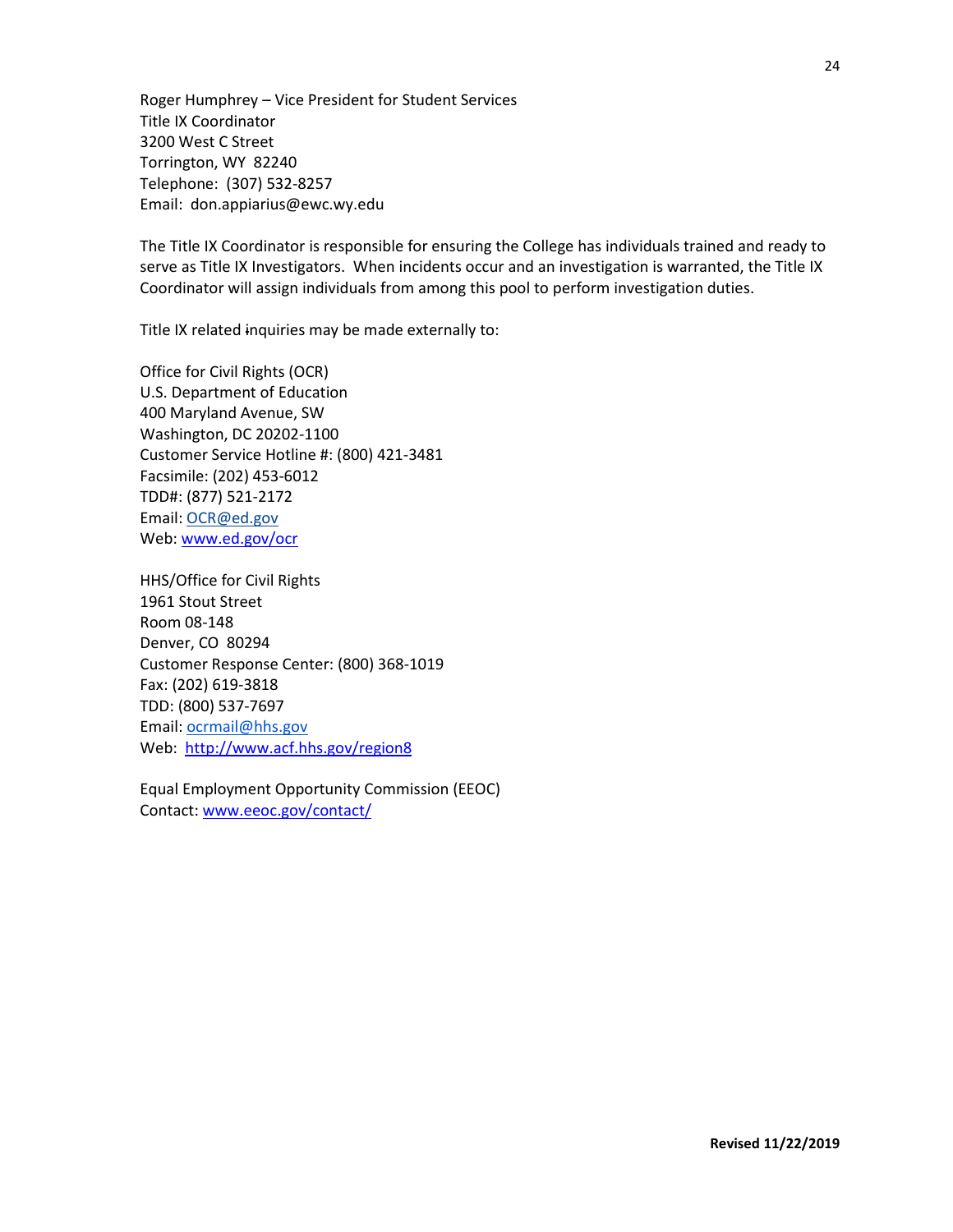# **VI. EWC Title IX Resources**

| <b>Counseling Assistance</b>                                    |                                                                       |
|-----------------------------------------------------------------|-----------------------------------------------------------------------|
| <b>Disability Services</b>                                      | (307) 532-8221 (Office)                                               |
| <b>PEAK Wellness</b>                                            | (307) 532-4091 (24-hour hotline)                                      |
| <b>Converse County Coalition Against</b><br>Violence            | (307) 358-4800 (24-hour crisis line)<br>(307) 358-6148 (Office)       |
| Goshen County Task Force on Family<br>Violence & Sexual Assault | (307) 532-2118                                                        |
| <b>Emergency</b>                                                |                                                                       |
| Douglas Police Department                                       | 911                                                                   |
| <b>Torrington Police Department</b>                             | 911 (If calling from off-campus)<br>9-911 (If calling from on-campus) |
| <b>Confidential Reporting Resources</b>                         |                                                                       |
| Physicians at Torrington Community Hospital                     | 307-532-4181                                                          |
| Physicians at Memorial Hospital of Converse County              | 307-358-2122                                                          |
| <b>Non-Emergency Law Enforcement</b>                            |                                                                       |
| Douglas Police Department                                       | (307) 358-3311                                                        |
| <b>Torrington Police Department</b>                             | (307) 532-7001                                                        |
| <b>EWC Campus Resource Officer</b>                              | (307) 532-8343                                                        |
| <b>Medical</b>                                                  |                                                                       |
| <b>Torrington Community Hospital</b>                            | (307) 532-4181                                                        |
| Memorial Hospital of Converse County                            | (307) 358-2122                                                        |
| <b>Title IX Administrators</b>                                  |                                                                       |
| Roger Humphrey (Torrington & Outreach)                          | (307) 532-8257 (Office)                                               |
| Dr. Margaret Farley (Douglas)                                   | (307) 624-7010 (Office)                                               |
| <b>EWC HR Director</b>                                          | (307) 532-8330 (Office)                                               |
|                                                                 |                                                                       |

# **Additional Resources**

Title II, Americans with Disabilities Act of 1990, as amended [http://www.ada.gov/regs2010/titleII\\_2010/titleII\\_2010\\_regulations.htm#title2regs](http://www.ada.gov/regs2010/titleII_2010/titleII_2010_regulations.htm#title2regs)

Title VII of the Civil Rights Act of 1964, as amende[d http://www.eeoc.gov/laws/statutes/titlevii.cfm](http://www.eeoc.gov/laws/statutes/titlevii.cfm)

Title IX of the Education Amendments Act of 1972, as amended [http://www2.ed.gov/about/offices/list/ocr/docs/tix\\_dis.html](http://www2.ed.gov/about/offices/list/ocr/docs/tix_dis.html)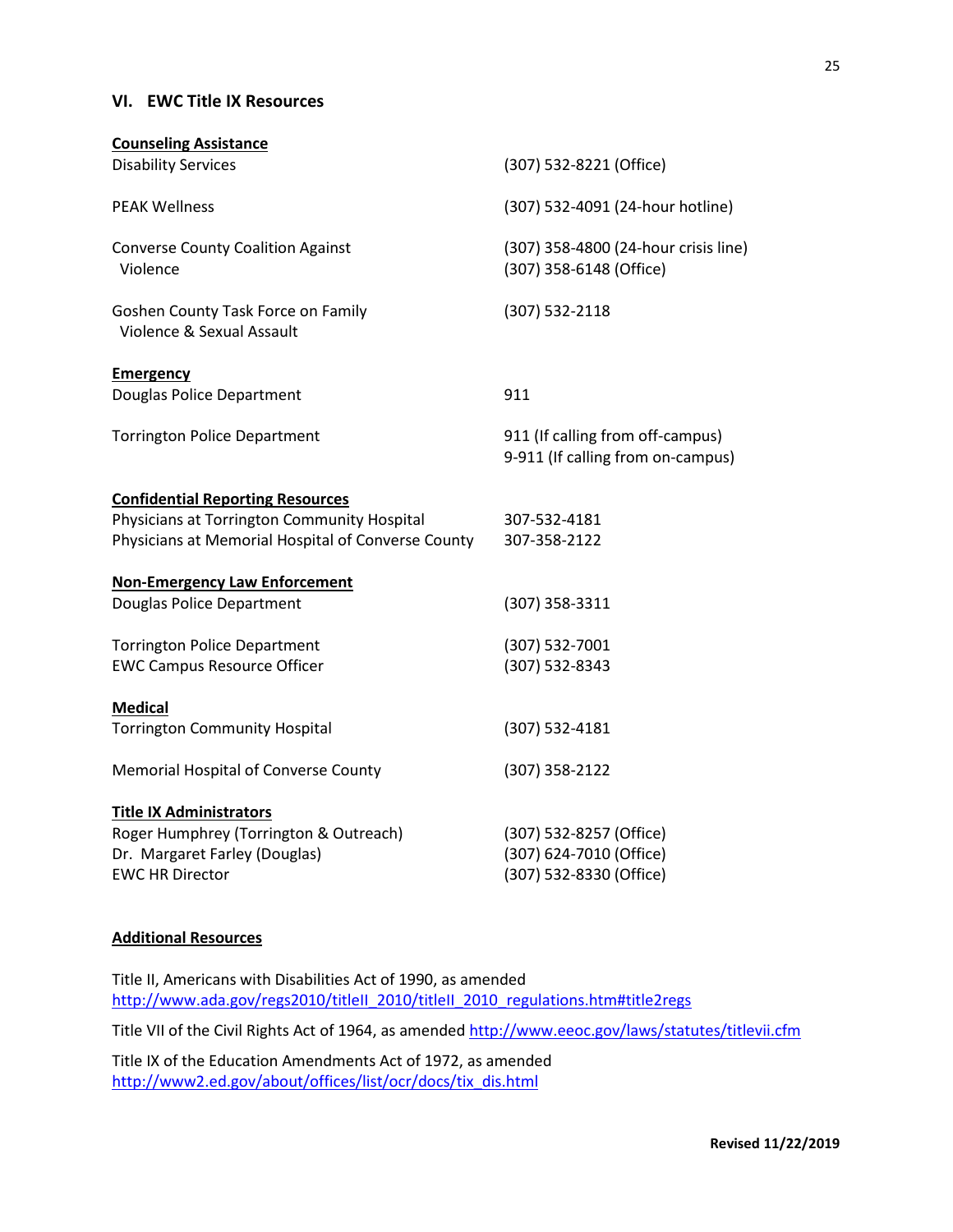# **VII. Statement of the Rights of the Parties**

# *Statement of the Reporting Party's Rights:* A Reporting Party has the right to:

- Investigation and appropriate resolution of all credible allegations of sexual misconduct or discrimination made in good faith to College officials;
- Be informed in advance of any public release of information regarding the incident;
- Not have any personally identifiable information released to the public, without their consent;
- Be treated with respect by College officials;
- Have College policies and procedures followed without material deviation;
- Not be pressured to mediate or otherwise informally resolve any reported misconduct involving violence, including sexual violence;
- Not be discouraged by College officials from reporting sexual misconduct or discrimination to both on-campus and off-campus authorities;
- Be informed by College officials of options to notify proper law enforcement authorities, including on-campus and local police, and the option to be assisted by campus authorities in notifying such authorities, if the Reporting Party so chooses. This also includes the right not to be pressured to report, as well;
- Have reports of sexual misconduct responded to promptly and with sensitivity by campus law enforcement and other campus officials;
- Be notified of available counseling, mental health, victim advocacy, health, legal assistance, student financial aid, visa and immigration assistance, or other student services, both on-campus and in the community;
- A campus no contact order (or a trespass order against a non-affiliated third party) when someone has engaged in or threatens to engage in stalking, threatening, harassing or other improper behavior that presents a danger to the welfare of the Reporting Party or others;
- Notification of and options for, and available assistance in, changing academic and living situations after an alleged sexual misconduct incident, if so requested by the Reporting Party and if such changes are reasonably available (no formal report or investigation, campus or criminal, need occur before this option is available). Accommodations may include:
	- o Change of an on-campus student's housing to a different on-campus location;
	- o Assistance from College support staff in completing the relocation;
	- o Transportation accommodations;
	- o Arranging to dissolve a housing contract and pro-rating a refund;
	- o Exam (paper, assignment) rescheduling;
	- o Taking an incomplete in a class;
	- o Transferring class sections;
	- o Temporary withdrawal;
	- o Alternative course completion options.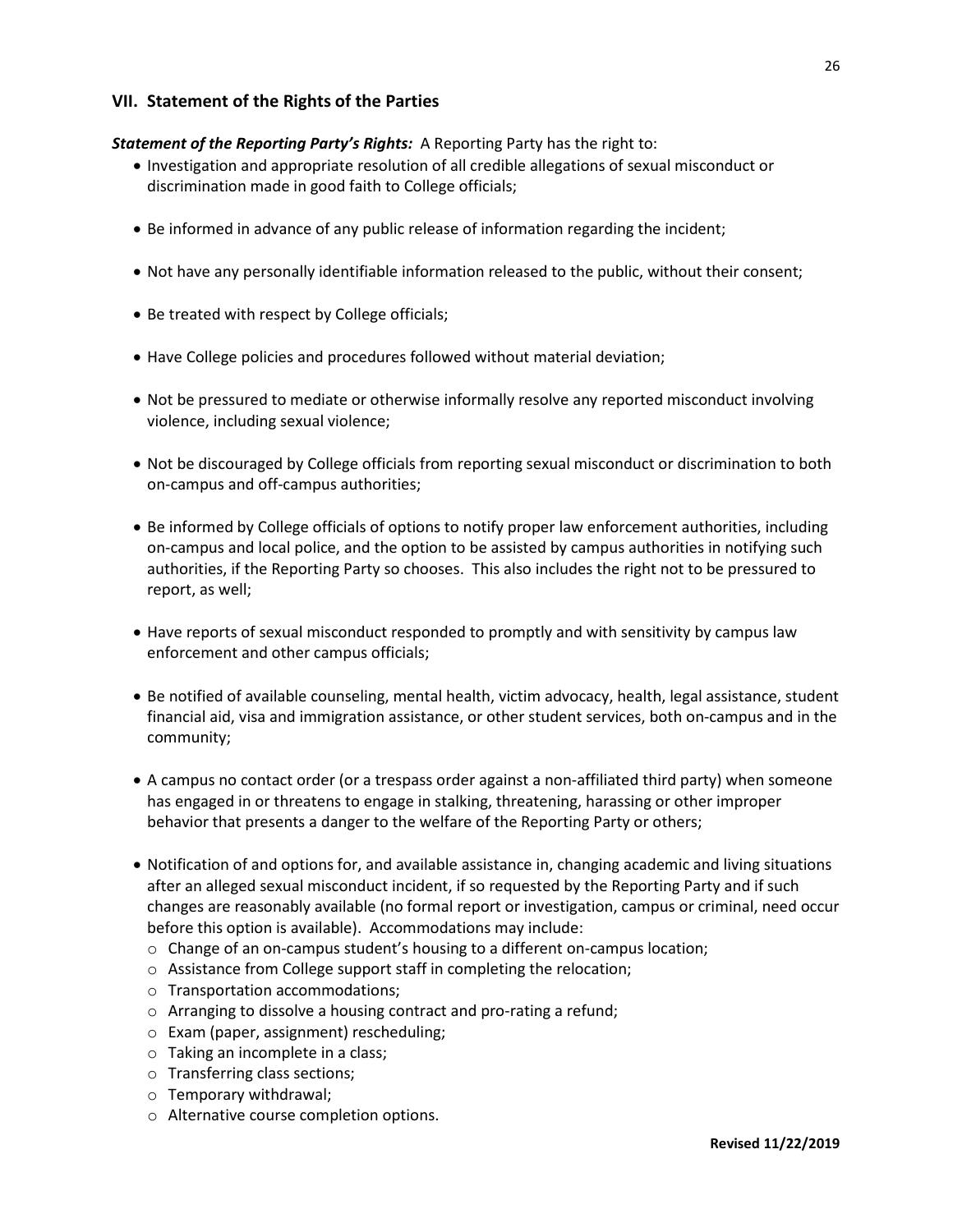- Have the College maintain such accommodations for as long as is necessary, and for protective measures to remain confidential, provided confidentiality does not impair the institution's ability to provide the accommodations or protective measures;
- Be fully informed of campus policies and procedures as well as the nature and extent of all alleged violations contained within the report;
- Ask the investigators to identify and question relevant witnesses, including expert witnesses;
- Review all documentary evidence available regarding the report, subject to the privacy limitations imposed by state and federal law, prior to a finding by the Hearing Officer;
- Be informed of the names of all witnesses whose information will be used to render a finding, in advance of that finding, except in cases where a witness's identity will not be revealed to the Responding Party for compelling safety reasons (this does not include the name of the Reporting Party, which will always be revealed);
- Not have irrelevant prior sexual history admitted as evidence;
- Regular updates on the status of the investigation and/or resolution;
- Have reports addressed by investigators and Hearing Officers who have received annual sexual misconduct training;
- Preservation of privacy, to the extent possible and permitted by law;
- Meetings and/or interviews that are closed to the public;
- Petition that any College representative in the process be recused on the basis of demonstrated bias or conflict-of-interest;
- Bring a victim advocate or Advisor of the Reporting Party's choosing to all phases of the investigation and resolution proceeding;
- Have the College compel the participation of student, faculty and staff witnesses, and the opportunity (if desired) to provide the investigators with a list of potential questions to ask of witnesses, and the right to challenge documentary evidence;
- Submit an impact statement in writing to the Hearing Officer following determination of responsibility, but prior to sanctioning;
- Be promptly informed of the outcome and sanction of the resolution process in writing, without undue delay between the notifications to the parties;
- Be informed in writing of when a decision by the College is considered final, any changes to the sanction to occur before the decision is finalized, to be informed of the right to appeal the finding and sanction of the resolution process, and the procedures for doing so in accordance with the standards for appeal established by the College.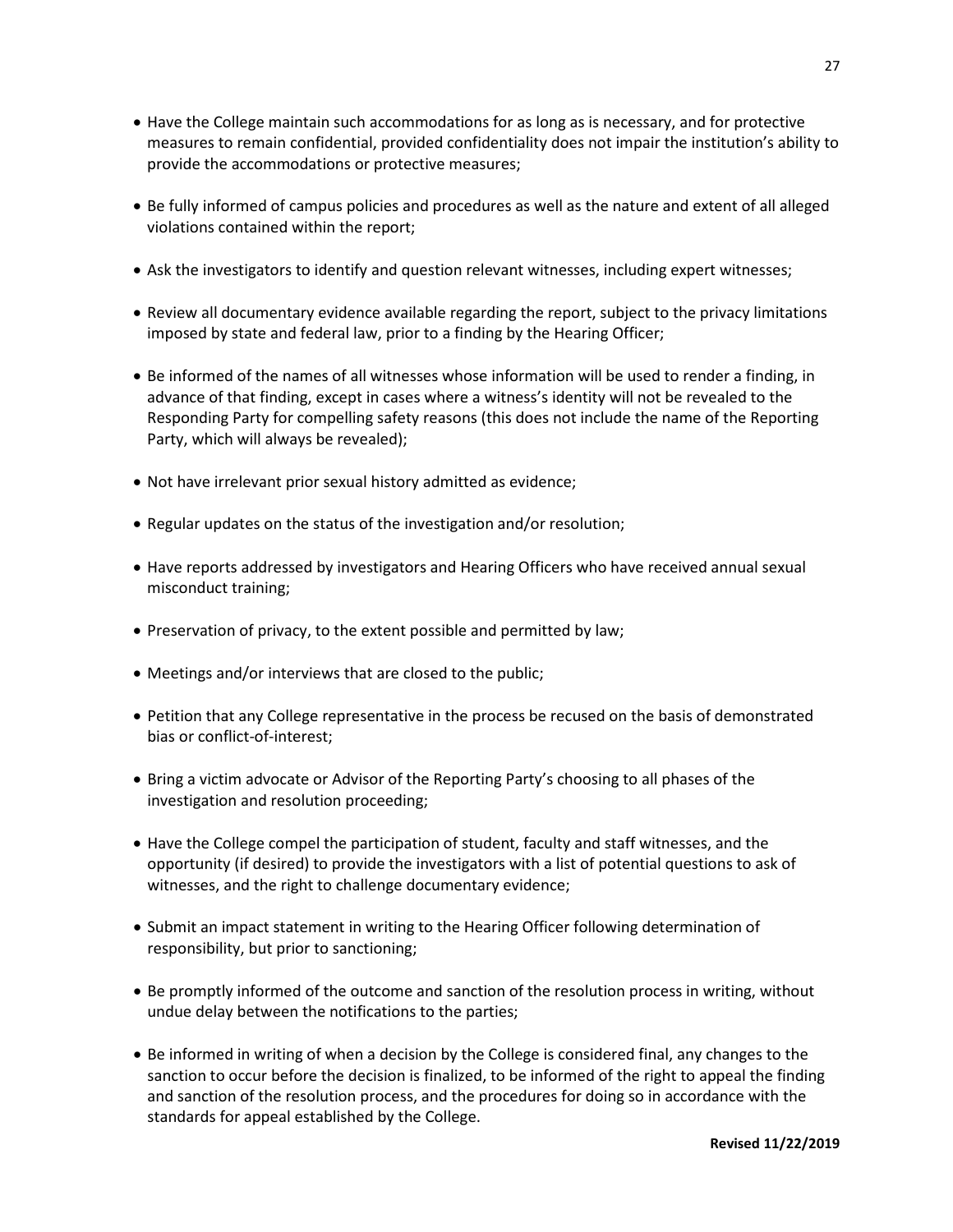# *Statement of the Responding Party's Rights:* A Responding Party has the right to:

- Investigation and appropriate resolution of all credible reports of sexual misconduct and/or discrimination made in good faith to College administrators;
- Be informed in advance, when possible, of any public release of information regarding the report;
- Be treated with respect by College officials;
- Have College policies and procedures followed without material deviation;
- Be informed of and have access to campus resources for medical, health, counseling and advisory services;
- Timely written notice of all alleged violations, including the nature of the violation, the applicable policies and procedures and possible sanctions;
- Review all documentary evidence available regarding the report, subject to the privacy limitations imposed by state and federal law, prior to the finding by the Hearing Officer;
- Be informed of the names of all witnesses whose information will be used to render a finding, prior to final determination, except in cases where a witness's identity will not be revealed to the Responding Party for compelling safety reasons (this does not include the name of the Reporting Party, which will always be revealed);
- Not have irrelevant prior sexual history admitted as evidence in a campus resolution process;
- Have reports addressed by investigators and Hearing Officers who have received annual training;
- Petition that any College representative be recused from the resolution process on the basis of demonstrated bias and/or conflict-of-interest;
- Meetings and interviews that are closed to the public;
- Have the College compel the participation of student, faculty and staff witnesses, and the opportunity to provide the investigators with a list of potential questions to ask of witnesses, and the right to challenge documentary evidence;
- Have an Advisor of their choice to accompany and assist throughout the campus resolution process;
- A fundamentally fair resolution, as defined in these procedures;
- Provide an impact statement in writing to the Hearing Officer following any determination of responsibility, but prior to sanctioning;
- A decision based solely on evidence presented during the resolution process. Such evidence shall be credible, relevant, based in fact, and without prejudice;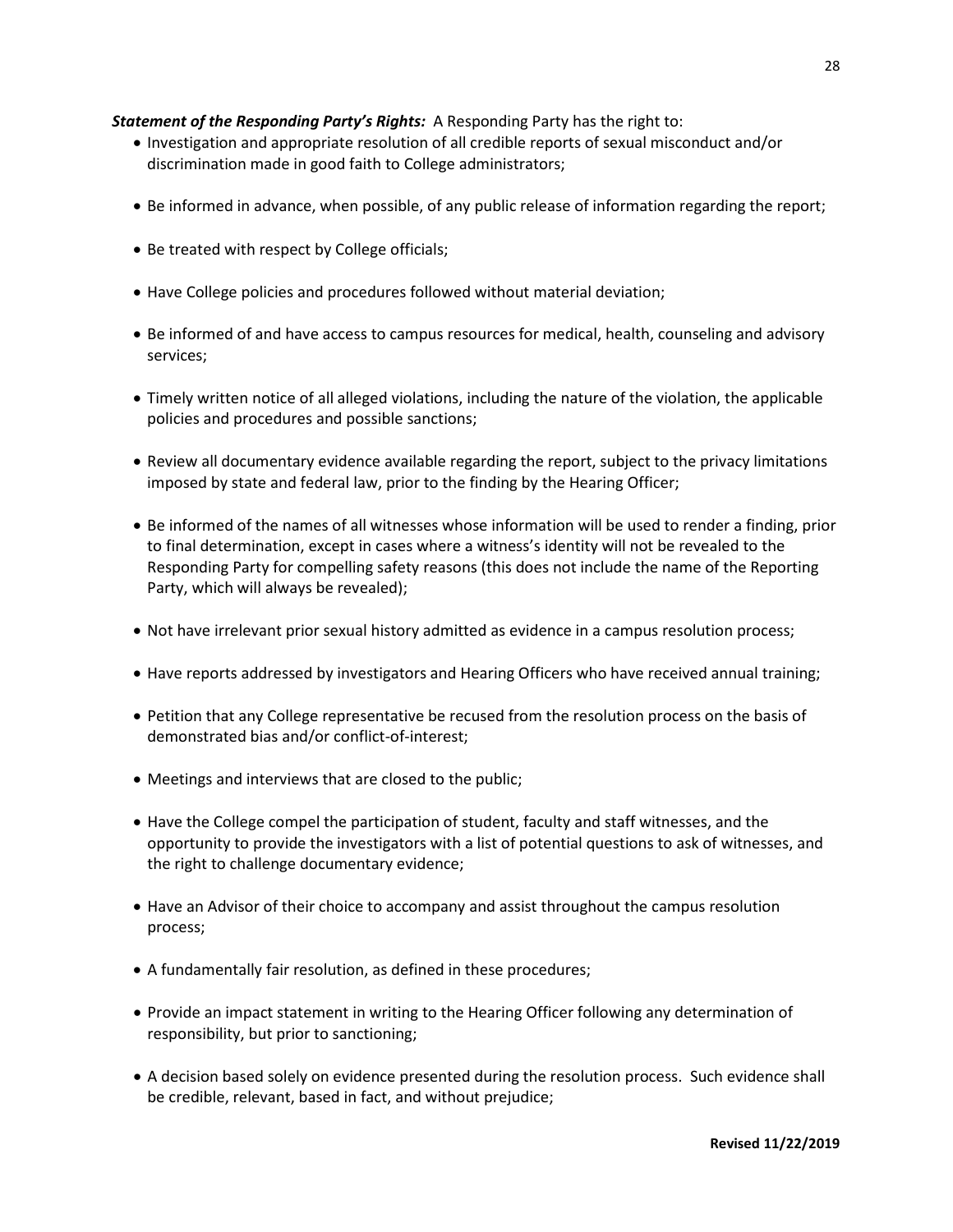- Be promptly informed of the outcome and sanction of the resolution process in writing, without undue delay between the notifications to the parties;
- Be informed in writing of when a decision of the College is considered final, any changes to the sanction to occur before the decision is finalized, to be informed of the right to appeal the finding and sanction of the resolution process, and the procedures for doing so in accordance with the standards for appeal established by the College.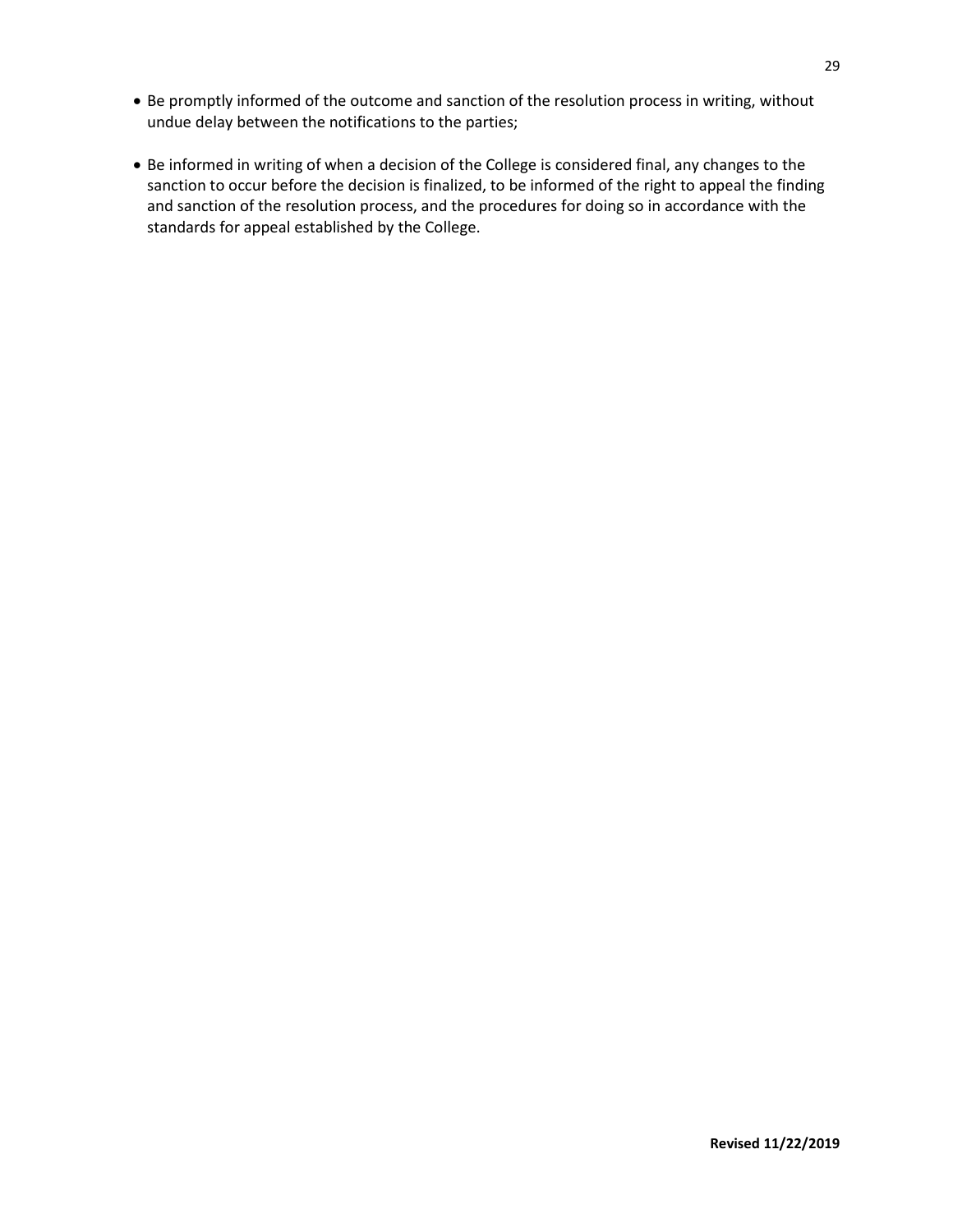# **VIII. Disabilities Accommodation in the Equity Resolution Process**

Eastern Wyoming College is committed to providing qualified students, employees or others with disabilities with reasonable accommodations and support needed to ensure equal access to the Informal and Formal Processes at the College. Anyone needing such accommodations or support should contact the Coordinator of Counseling & Disability Services, who will review the request and, in consultation with the person requesting the accommodation, and the Title IX Coordinator, determine which accommodations are appropriate and necessary for full participation.

# **IX. Resources**

# **Revision**

These policies and procedures will be reviewed and updated annually by the Title IX Coordinator. The College reserves the right to make changes to this document as necessary and once those changes are posted online, they are in effect. The Title IX Coordinator may make minor modifications to procedure that do not materially jeopardize the fairness owed to any party, such as to accommodate Summer schedules, etc. The Title IX Coordinator may also vary procedures materially with notice (on the institutional website, with appropriate date of effect identified) upon determining that changes to law or regulation require policy or procedural alterations not reflected in this policy and procedure. Procedures in effect at the time of the resolution will apply to resolution of incidents, regardless of when the incident occurred. Policy in effect at the time of the offense will apply even if the policy is changed subsequently but prior to resolution, unless the parties consent to be bound by the current policy. If government regulations change in a way that impacts this document, this document will be construed to comply with government regulations in their most recent form.

This document does not create legally enforceable protections beyond the protection of the Wyoming state and federal laws which frame such codes generally.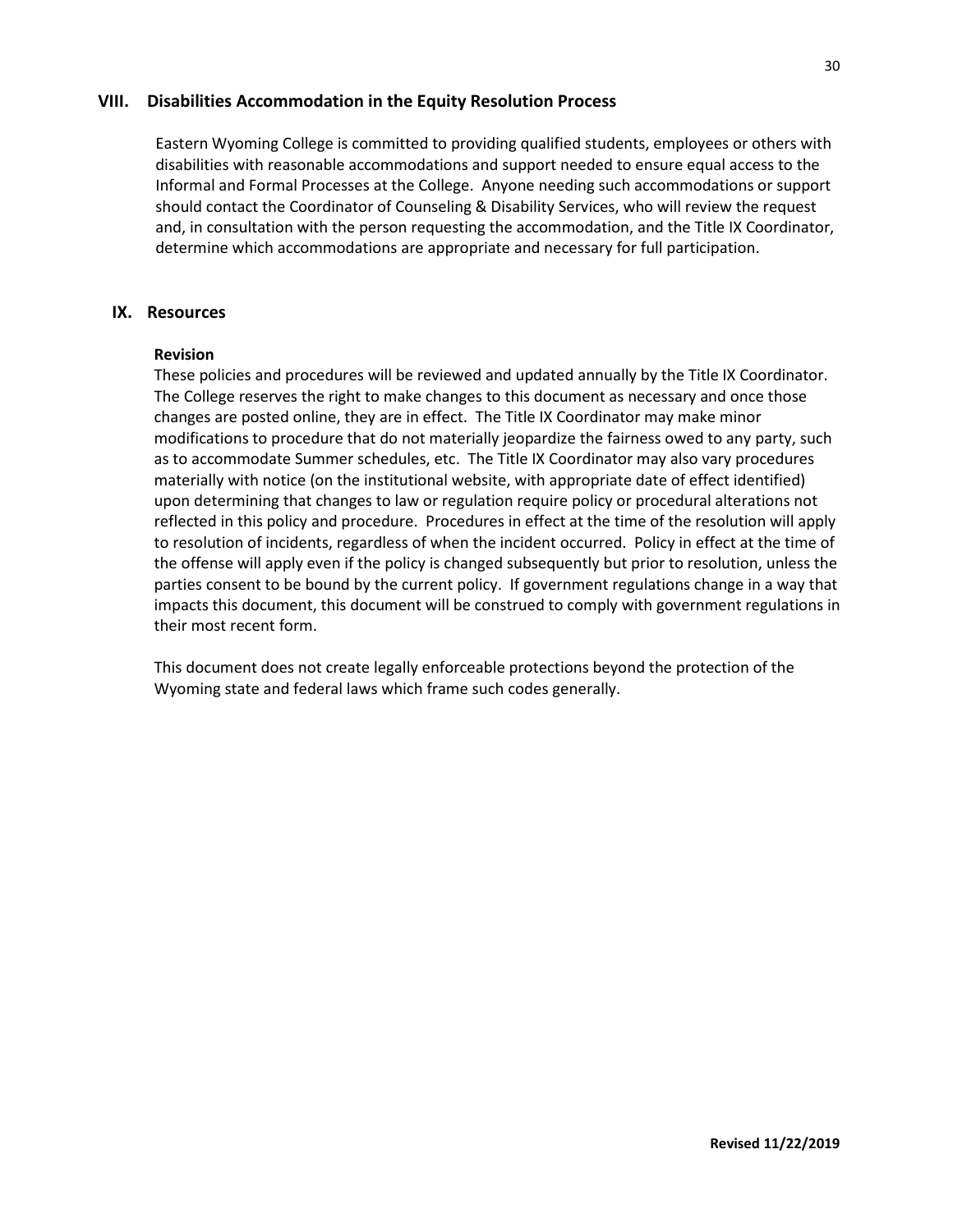# **Appendix A**

Title IX Mandatory Reporters

Mandatory reporters at EWC include all benefited employees (faculty, staff and administrators) and adjunct instructors (face-to-face and online but not concurrent instructors). The following is a list of 2019-2020 school year Title IX mandatory reporters who are required to notify the Vice President for Student Services (VPSS) of any sexual misconduct allegations. This list is current as of November 22, 2019 and may include the names of individuals who are no longer EWC employees. For a complete list of current benefited employees, visit HR or see the EWC Directory located on the College home page at www.ewy.wy.edu.

TRAVIS ACKERMAN, Lead Custodian TAMI AFDAHL, Director of College Relations STEVE AKRIGHT, Grounds Supervisor CALLIE ALLRED, College & Career Readiness Center Director JOEL ALWORTH, Welding JESSICA ANDERS, Library Technician TOM ANDERSEN, Athletic Director / Women's Basketball Coach ROGER HUMPHREY, Vice President for Student Services AARON BAHMER, Instructional Technologist LYNN BEDIENT, Welding ED BITTNER, Veterinary Technology LISA BRIGGS, Accounts Payable Technician KATIE BRIGHAM, Cosmetology MICHELLE BROOKS, Admissions Senior Admin Assistant JUDY BROWN, GEAR UP Director MATT BUCHHAMMER, College & Career Readiness Coordinator/Instructor (Douglas) SRIDHAR BUDHI, Chemistry BRANDON BURRIS, Custodian CHRISTINE CHESSER, Cosmetology APRIL CLARK, Nursing (Douglas) CURTIS CLARK, Facilities Maintenance Specialist JAKE CLARK, Rodeo Coach JOHN CLINE, Art IAN COTTRELL, Computer Technician HELEN COURTNEY, Cook BOB CREAGAR, Mathematics ELLEN CREAGAR, Social Science, Business JENNA CRONK, Accounts Receivable Technician DAVID CURRIE, Nursing CASEY DEBUS, Library Director NOAH DECKER, Biology REBECCA DEEN, GEAR UP Coordinator SUZEY DELGER, Nursing PEGGY DOWERS, Custodian HEIDI EDMUNDS, Vice President for Academics PAT EILERT, Facilities Maintenance Supervisor DIXIE ELDER, Cook LINDA EVANS, Graphic Designer MARGARET FARLEY, Vice President for Douglas Campus XI FENG, Data Analyst ROB FREEMAN, Douglas Maintenance Supervisor CHESTER FREOUF, Custodian DANTE GEOFFREY, Head Volleyball Coach J. R. GUTIERREZ, Custodian JOHN HANSEN, Institutional Development Director DANI HANZLIK, Academic / Student Services Admin Specialist RICK HAROLD, Cook JENNIFER HART, Psychology TERI HAUF, Financial Aid Specialist